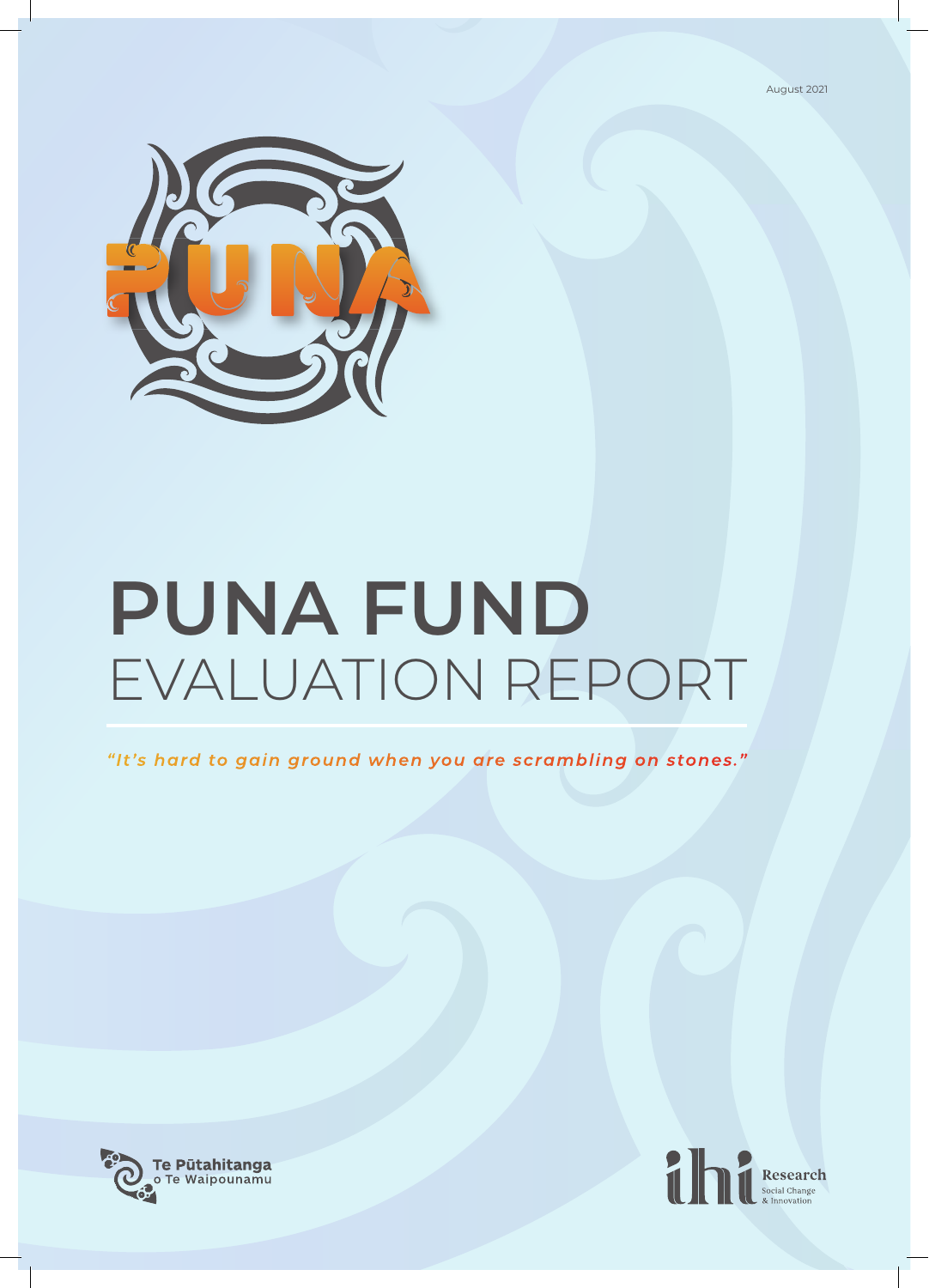#### Acknowledgements

The research team wish to acknowledge the whānau who contributed to this report. We acknowledge the daily struggle that many whānau are facing, especially in these uncertain times. The resilience, strength and tenacity of whānau represented in the data is inspiring.

 $\mathcal{L}_{\mathcal{A}}$ 

The research team would also like to thank the staff and Puna team at Te Pūtahitanga o Te Waipounamu for their support throughout this research. This report was completed in partnership with the data management team from Te Pūtahitanga o Te Waipounamu, Sue Quinn and Sam Selwyn, who have worked tirelessly to provide continuous data over the past year to support decision-making.

#### Te Pūtahitanga o Te Waipounamu

Te Pūtahitanga o Te Waipounamu is a partnership between the nine iwi of Te Waipounamu; Ngāi Tahu, Ngāti Apa ki te Rā Tō, Ngāti Tama, Ngāti Kuia, Ngāti Koata, Te Ātiawa, Ngāti Toa Rangatira, Rangitāne and Ngāti Rārua. It was formed in March 2014 as a legal partnership to reflect the aspirations of Te Waipounamu iwi for whānau. Te Taumata was established as a participants' council to act as guardians for the kaupapa of Whānau Ora in Te Waipounamu. In 2015, Te Taumata appointed an independent governance board. The organisation is the realisation of an iwi-led Whānau Ora commissioning model that directly invests in whānau for social impact to bring about positive change.

Ihi Research: Dr Catherine Savage, Dr Annie Guerin, Dr Larissa Kus-Harbord Te Pūtahitanga o Te Waipounamu: Sue Quinn, Sam Selwyn

Citation: Savage, C., Guerin, A., Kus-Harbord, L., Quinn, S., Selwyn, S. (2020). Evaluation of the Puna Fund for Te Pūtahitanga o Te Waipounamu. Ihi Research.



#### © 2021 Ihi Research

ALL RIGHTS RESERVED. Any unauthorised copy, reprint or use of this material is prohibited. No part of this content may be reproduced or transmitted in any form or by any means, electronic or mechanical, including photocopying, recording, or by any information storage and retrieval system without express written permission from Ihi Research.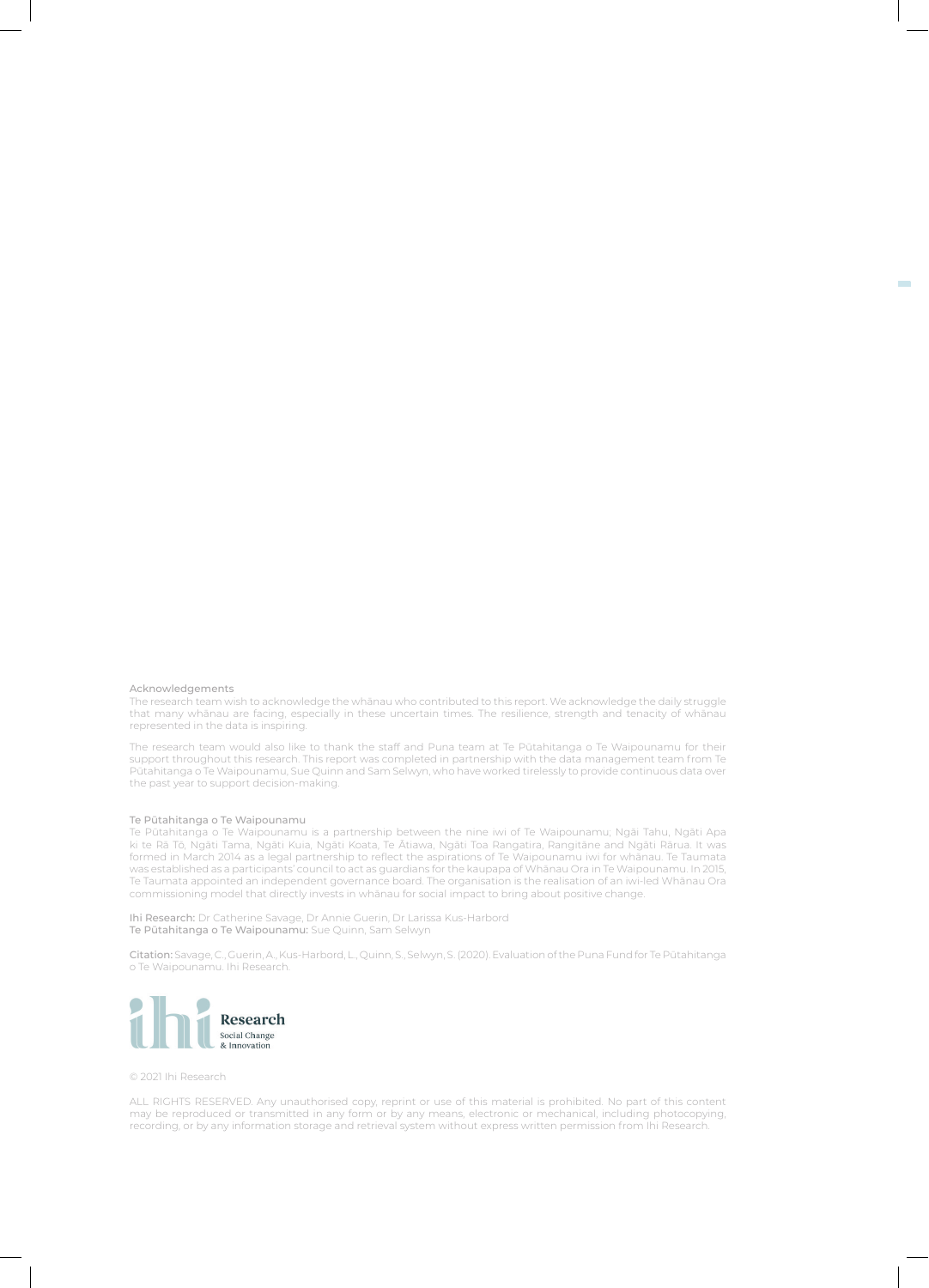# EXECUTIVE SUMMARY



#### **PUNA FUND**

Created in 2020, The Puna fund is targeted at meeting the immediate needs of individuals and whānau who have been affected by the impacts of COVID-19.

**FOOD INSECURITY**

# There were 14,690

64,487 whānau

#### **IMPACTS OF FOOD INSECURITY**



**Adverse health outcomes** Including obesity, diabetes, high stress levels and multiple chronic conditions



**Threat to healthy development**  grades, poor dietsultiple

**Increased psychological distress** and pressure to



Food insecurity has disproportionate impacts on existing vulnerable

> groups, reinforcing existing inequalities:

Whānau with medical conditions

Whānau with food allergies or dietary requirements

> Whānau living with disabilities

Wāhine and tamariki who have left FV situations

**Grandparents** caring for mokopuna

## (fao.org, 2019)

exists when people do not have adequate physical, social or economic access to food.

#### **LOCATION OF PUNA SUPPORT APPLICANTS**



Puna applications have come from across Te Waipounamu

#### **COVID-19 RESTRICTIONS HAVE EXACERBATED INEQUITY**

- Māori work longer hours for lower wages
- Higher rates of Māori in jobs more susceptible to disruption
- COVID-19 job losses more likely to be women
- Increased food demand and food prices
- Increased psychological stress

#### **IMPACT OF PUNA FUND**

- Whānau were able to provide for needs of tamariki.
- Whānau were able to provide kai, pay bills and keep the whare warm.
- Whānau were able to attend job interviews, fix their car to get to their jobs and continue studying.
- The impact of this flowed on to other members of the extended whānau and community.
- The Puna Fund reduced stress and, in some cases, improved the health of whānau.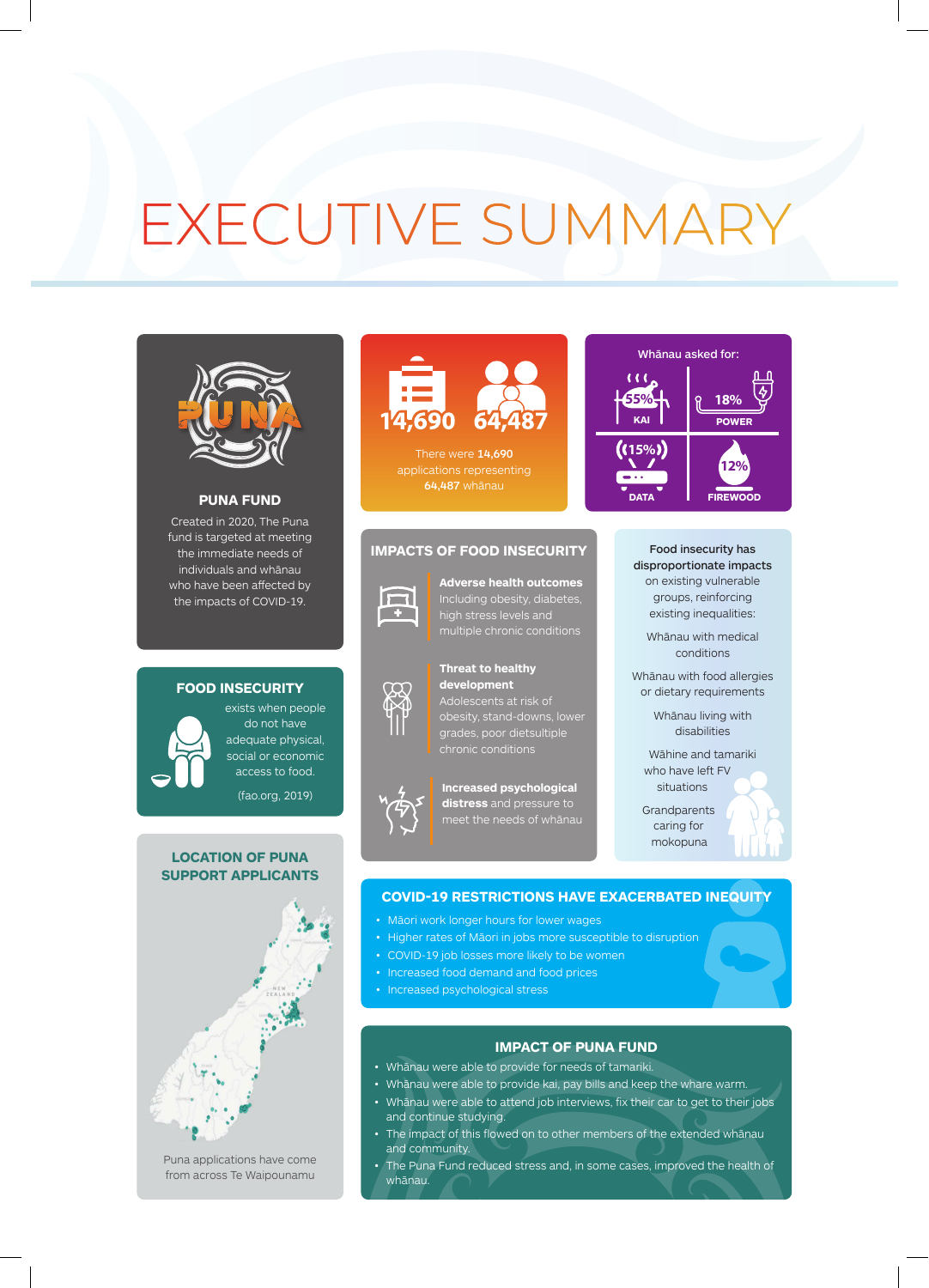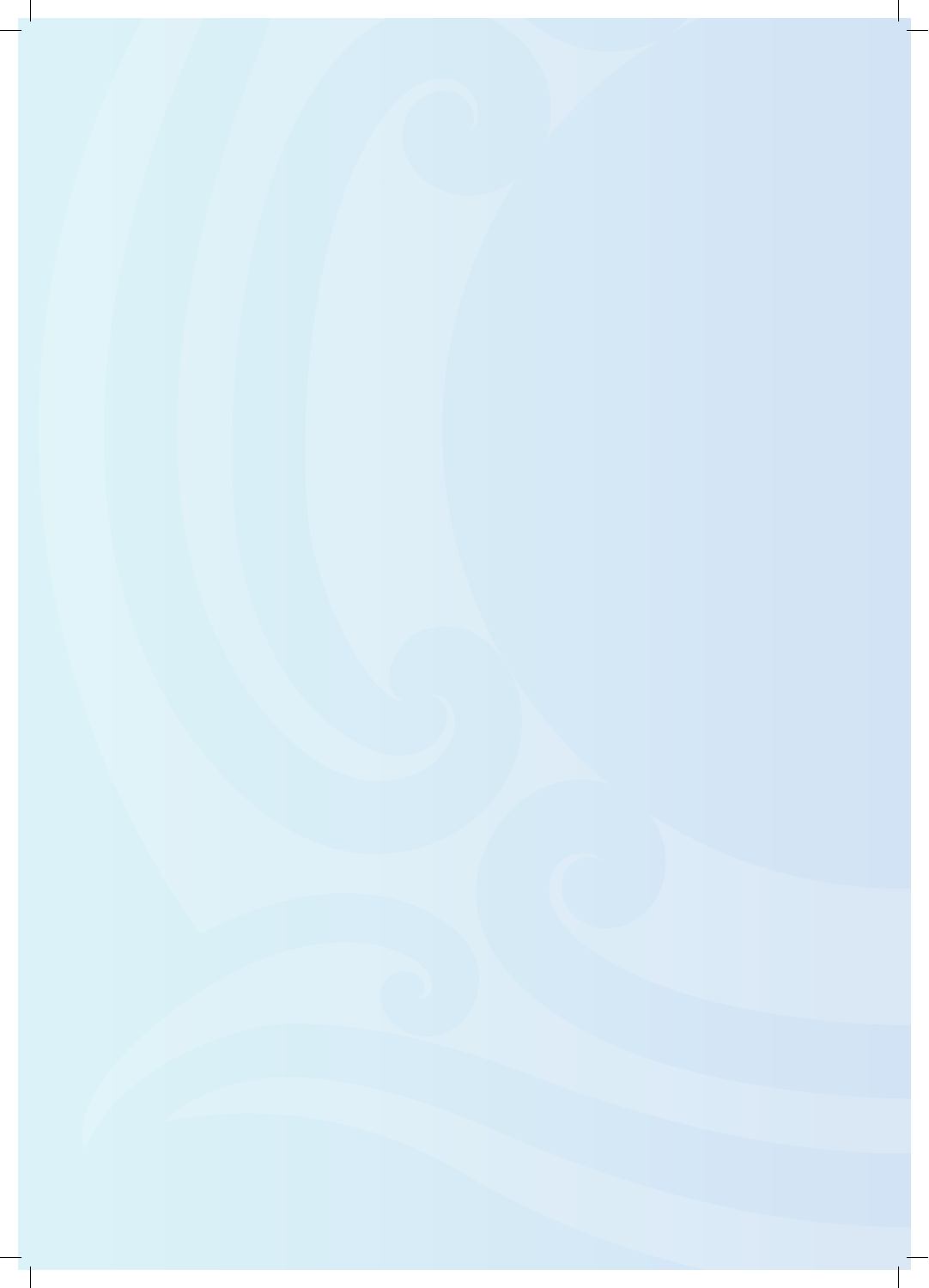# CONTENTS

| <b>Introduction</b>                                       | 01 |
|-----------------------------------------------------------|----|
| Considerations and further background                     | 03 |
| Whānau living on the bread line                           | 03 |
| Whānau and food insecurity                                | 03 |
| The exacerbating impact of COVID-19                       | 04 |
| The impact of food insecurity                             | 06 |
| Summary of literature to take into findings               | 07 |
| Te Pūtahitanga o Te Waipounamu response to COVID-19       | 07 |
| The Puna Transition Fund                                  | 07 |
| <b>Results</b>                                            | 09 |
| Demographic data and key findings                         | 09 |
| Key findings from qualitative data                        | 11 |
| The impact of living on the bread line for diverse groups | 11 |
| The impact of COVID-19                                    | 12 |
| The impact of food insecurity                             | 13 |
| The impact on children                                    | 14 |
| The impact of the process                                 | 14 |
| The psychological impact                                  | 16 |
| The difference the Puna Fund made to whanau lives         | 16 |
| August 2021 COVID-19 nationwide lock down                 | 19 |
| Case study - Mara and Tahu                                | 20 |
| Summary of key findings from across the data              | 22 |
| <b>Implications for policy</b>                            | 24 |
| <b>References</b>                                         | 26 |
| Appendix 1 Methodology                                    | 30 |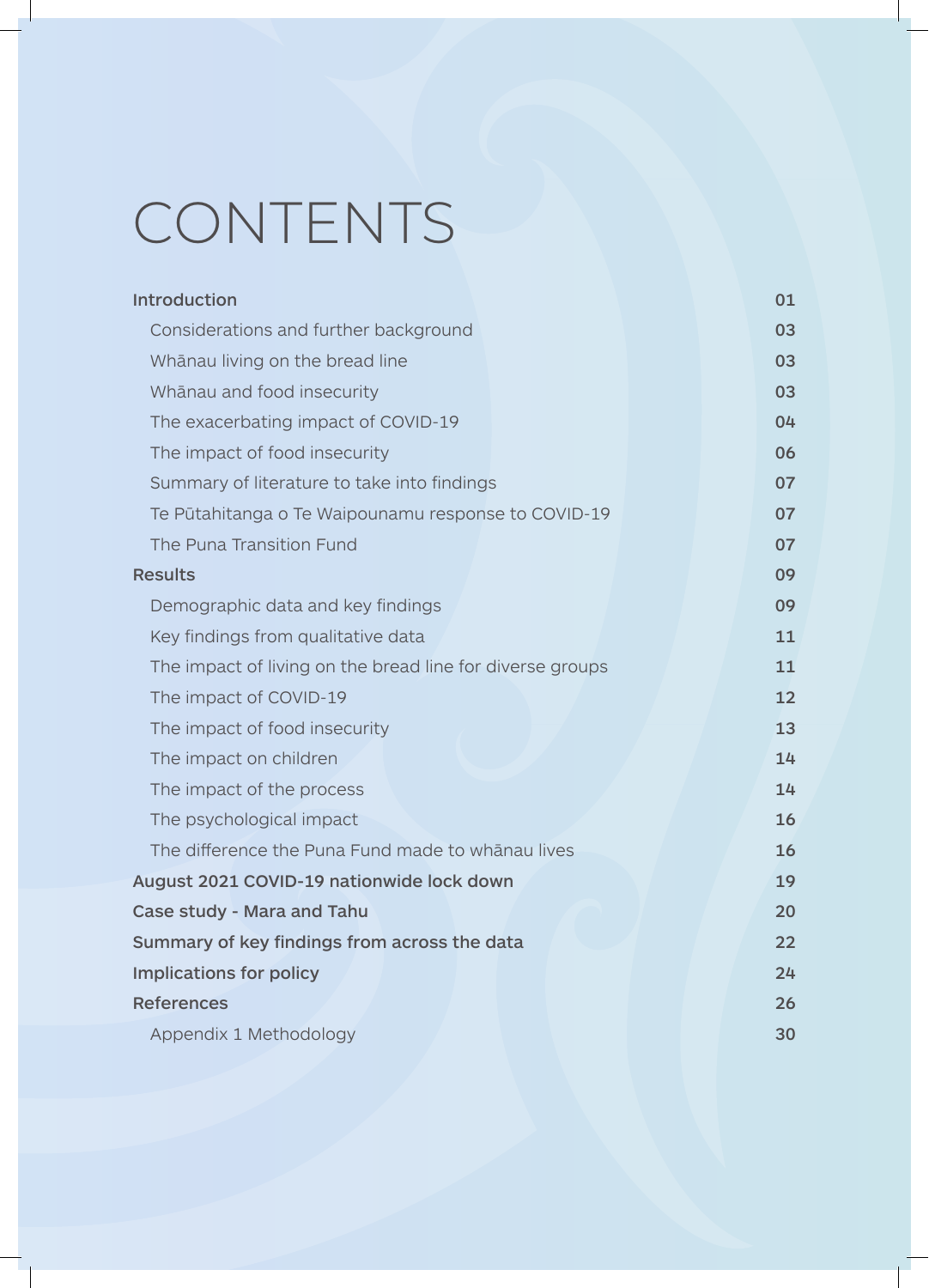# INTRODUCTION

Te Pūtahitanga o Te Waipounamu launched the Manaaki20 campaign on March 21st, 2020, to Inform, Prepare and Uplift/Manaaki the whānau in Te Waipounamu during the initial COVID-19 pandemic response period. An essential part of the response plan was gathering and using evidence to support decision-making.

A Manaaki Whānau Survey was established to gauge whānau need and design an appropriate response. Survey results emphasised that whānau were highly constrained financially, exposing them to significant interrelated stresses. The sudden change in circumstances caused by the pandemic resulted in reduced incomes and job losses that increased whānau vulnerability (Savage et al., 2020). This survey data was then used to steer the strategic direction of Whānau Ora support, by mobilising regional services, including an increase in Navigators, and providing direct relief to whānau through food delivery and funding.

One key strategic response from Te Pūtahitanga o Te Waipounamu was to create an emergency fund (Puna Fund) to provide direct and immediate support for whānau in need of kai, data, power or firewood. The initial provision of this fund was evaluated by Ihi Research as part of the Manaaki20: Evaluation of the Immediate COVID-19 Response Plan (Savage et al., 2020). While the evaluation found high levels of satisfaction with the response, there was evidence that whānau continued to report concerns regarding employment security, future income, and whānau mental health and wellbeing (Savage et al., 2020).

In response to this evidence, Te Pūtahitanga o Te Waipounamu continued to provide emergency support through the Puna Fund for whānau who were in need through the 2020 – 2021 year. The agency has collected data consistently throughout the period of funding. Figure 1 provides an overview of the investment into the fund over this time period as well as distribution of funds.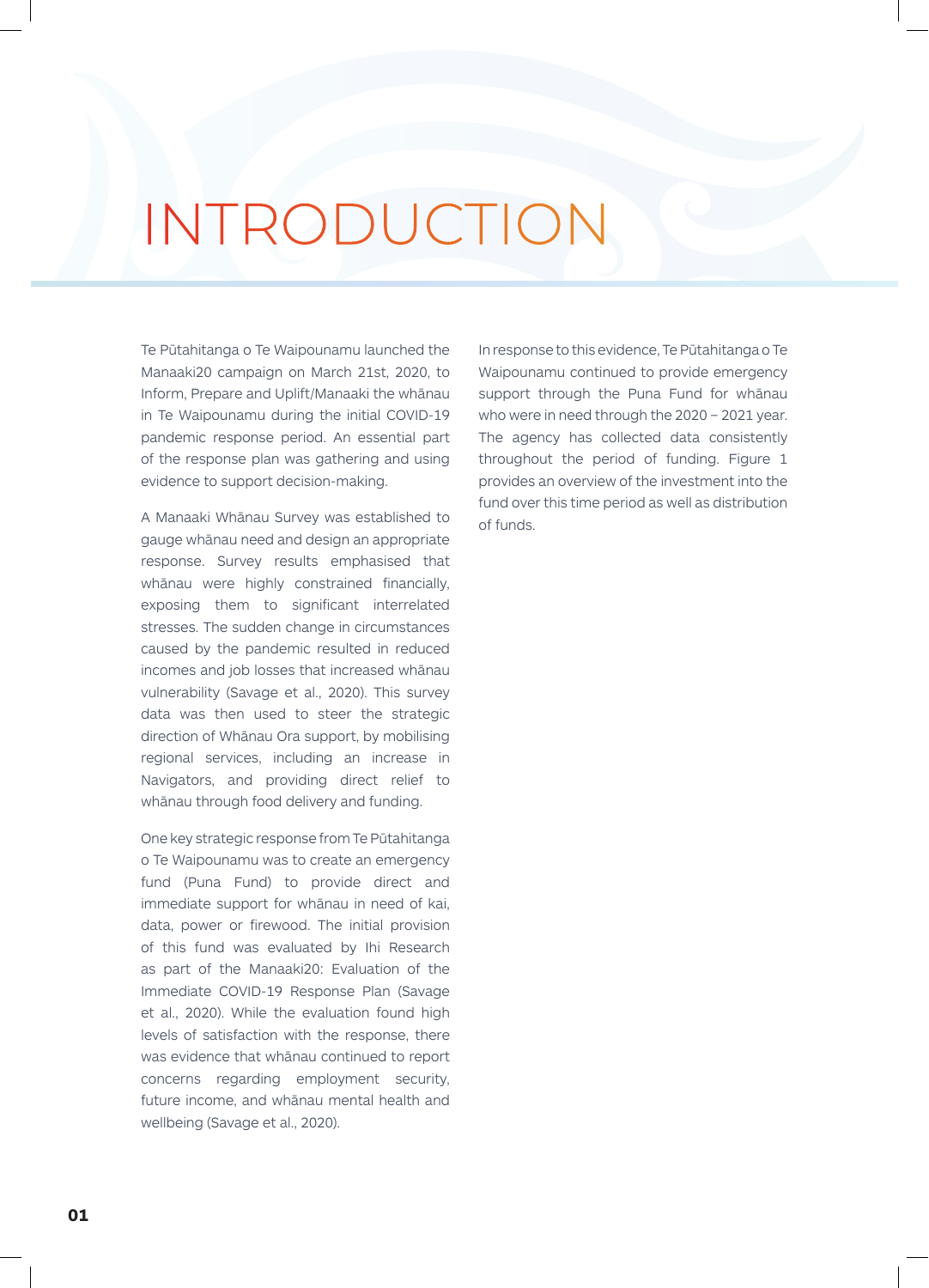### PUNA TRANSITION FUND

#### **Puna Applications received across the year**

FIGURE 1. PUNA SUPPORT



● asked for kai ● asked for Power ● asked for Firewood ● asked for data

**\* These numbers include applicants and whānau members who may have reached us more than once. They combine data from our PUNA support database and our previous Whānau Record Management (WRM).**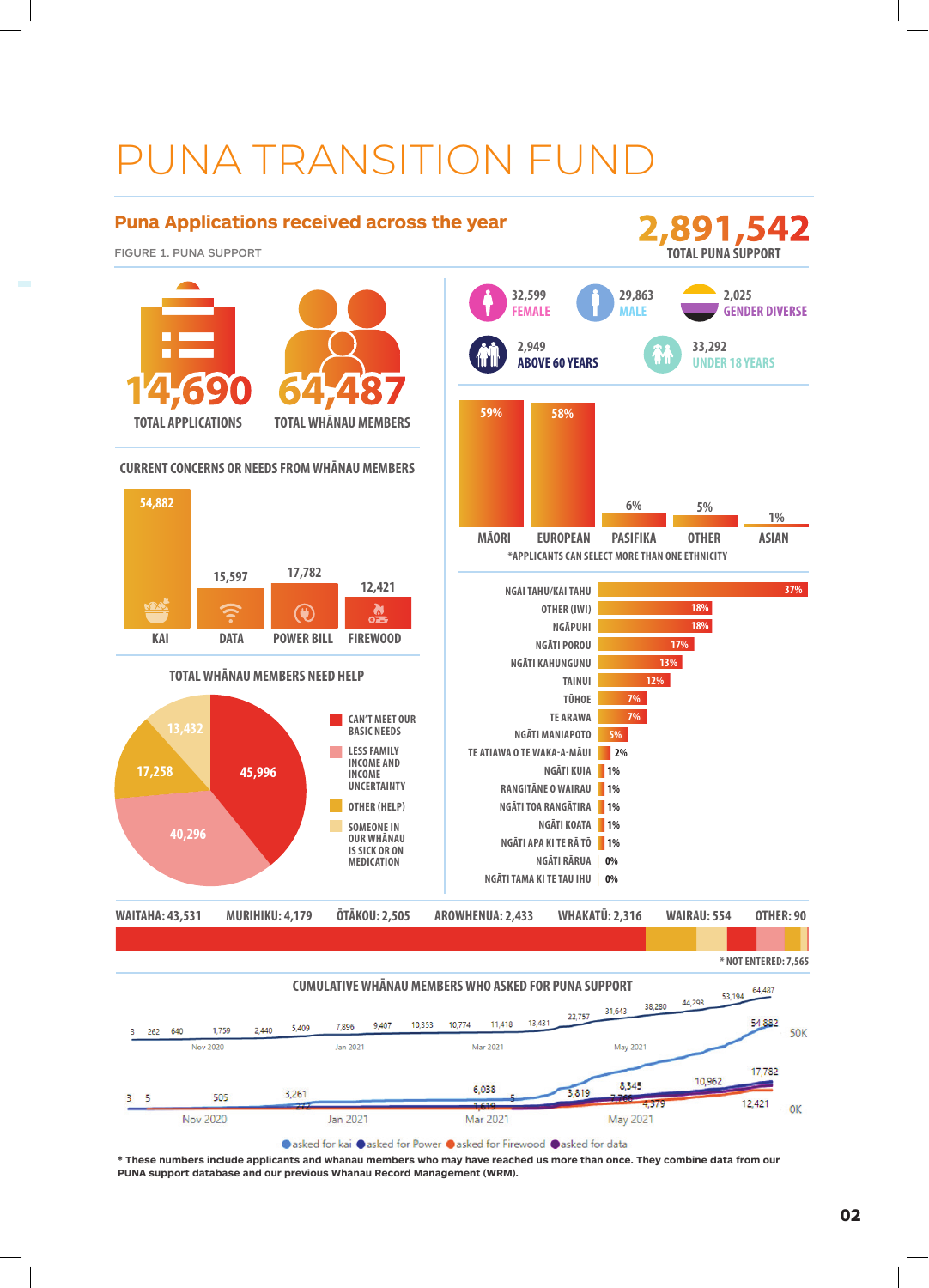This report presents findings from an independent<sup>1</sup> evaluation of the Puna Transition Fund (Puna). The evaluation presents evidence related to both the impact and purpose of the fund. Data gathered by Ihi Research provides the basis of this evaluation, supported by internal evidence collected over the past 18-months by the Puna Data Management Team (Te Pūtahitanga o Te Waipounamu).

#### **CONSIDERATIONS AND FURTHER BACKGROUND**

The Puna Fund needs to be considered within the socio-economic reality of many whānau to fully understand the impact and implications. Data from the fund indicates that 42% of the applications were from non-Māori, indicating that immediate need is not only a Māori issue. However, for the purpose of demonstrating inequities in the system and how this manifest for Māori whānau, the following review has focussed on evidence that demonstrates how Māori whānau in particular are exposed to food insecurity.

#### **WHĀNAU LIVING ON THE BREAD LINE**

Understanding the nature and purpose of the Puna Fund requires an understanding of inequities in New Zealand and how this has manifested in a system whereby Māori communities suffer.

Māori poverty is a direct result of the historical impact of the breaching of the Treaty of Waitangi. There is significant evidence of the impact of colonisation, the alienation of land and resources, and the consequent loss of a cultural, spiritual and economic base for whānau (Reid & Robson, 2007).

Māori are still, on average, paid at measurably lower rates than Pākehā. Māori work longer

hours for lower wages (McKercher, 2020) and are more likely to be in casualised employment. This contributes to the disproportionate poverty experienced by Māori families and their children and severely constrains wealth accumulation (Dale, 2017). Poverty and hardship create and contribute to present and future health, wellbeing and education risks for children (Dale, 2017).

In a recent review of the official child poverty statistics<sup>2</sup>, almost one in five Māori children (19.5 percent) lived in households that reported going without six or more of the 17 basic needs. The rate was higher for Pacific children at 26.1 percent. These rates compared with 11.3 percent for all New Zealand children (StatsNZ, 2021). The burden of poverty falls disproportionally on Māori and Pacific families and those with disabilities (Caroll & Maxwell, 2020).

Despite acknowledgement of the impact of childhood poverty since 2002, the rates of child poverty have not decreased significantly. In 2015, of 915,300 children aged 14-years and under, more than 230,000 were living below the poverty line; and just under half of these children were Māori and Pasifika, yet Māori comprise only 15% of the total population, and Pasifika only 7.4% (Carroll & Maxwell, 2021). Māori are over-represented in the benefit system, making up 15% of the New Zealand population, but 36% of benefit recipients (WEAG, 2018). A 2018 government report revealed beneficiaries and low-income families were missing out on entitlements of approximately \$200 million a year (WEAG, 2018).

#### **WHĀNAU AND FOOD INSECURITY**

In New Zealand, household income is a key determinant of food insecurity (Carter et al., 2010). Food insecurity exists when access to

<sup>&</sup>lt;sup>1</sup> For further detail about the Evaluation Methodology, refer to Appendix 1 2 for the year ended June 2020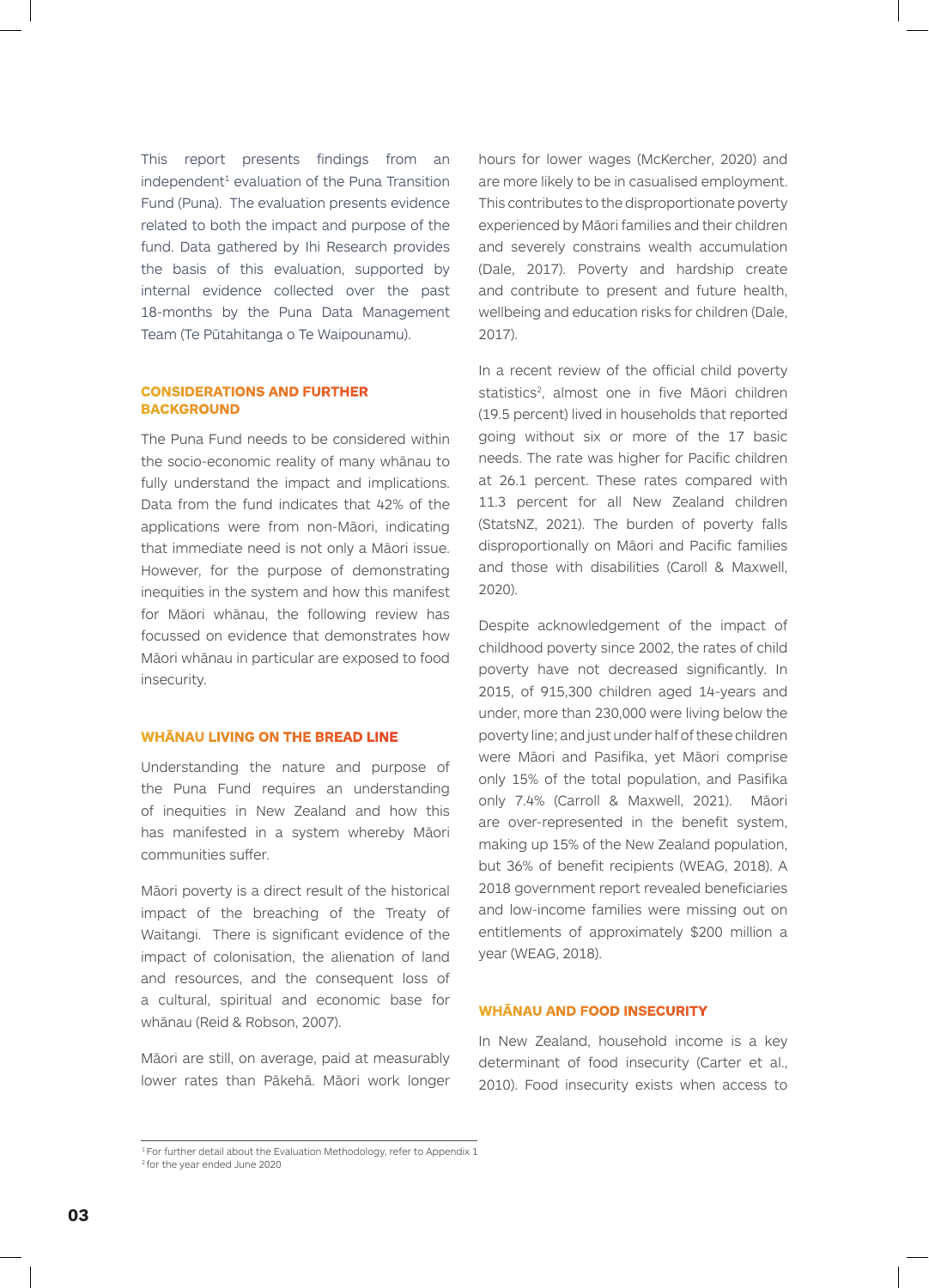food is limited, uncertain or compromised. Food insecurity has been associated with poor dietary patterns, such as inadequate fruit and vegetable consumption and frequent fatty processed meat consumption. Inadequate incomes drive people to consume low-cost foods, and lowcost diets tend to be energy dense and nutrient poor (Darmon & Drewnowski, 2015). This in turn increases risks of cardiovascular diseases and obesity.

Over one in four (28.6%) tamariki Māori live in food-insecure households. The Ministry of Health estimate this is 68,000 children (Ministry of Health, 2019). In 2018, The Ministry of Social Development recorded over 320,000 hardship assistance payments in the June 2018 quarter. Food consistently remained the main reason for needing this support (WEAG, 2018).

Household food insecurity can have both short and long-term influences on health and wellbeing. In New Zealand, food insecurity is strongly related to psychological distress (Carter et al., 2011), perhaps due in part to the stress and stigma faced by parents who are unable to afford enough food to feed their children (Jackson & Graham, 2017).

Children living in food insecure households are less likely to consume nutritionally balanced diets which are essential for optimal growth and development (New Zealand Government, 2021). This can have immediate and longterm negative consequences for their health and education (Grant et al., 2010; Wynd, 2011). Household food insecurity has been associated with a wide range of child health and development problems from infancy through to adolescence, including child obesity (WHO, 2017), poor academic performance, and developmental and behavioural problems (Baer, 2015).

The global outbreak of Coronavirus (COVID-19) disrupted food systems around the world (UNSCN, 2020). Food availability, prices, vendors, as well as personal dimensions such as geographical access, affordability, convenience and desirability were disrupted. Internationally, there was a rapid food environment change over a short period of time which has influenced dietary practices. The concern is that this can lead to a deterioration in both individual, and country level, nutritional and health status (UNSCN, 2020).

#### **THE EXACERBATING IMPACT OF COVID-19**

National and global-scale crises like the COVID-19 pandemic have the potential to exacerbate inequities further, leaving many whānau in a very vulnerable position. There is emerging research that Māori were disproportionality impacted by the pandemic and lockdown restrictions. This impact includes higher Māori representation in sectors and jobs more susceptible to disruption by large scale events – be they front-line 'essential' workers, or jobs that risk disestablishment in the event of an economic downturn – or potential automation (Aiko, 2021).

A social impact report by the Salvation Army found that social and policy issues such as food insecurity, financial hardship, addictions, housing and income support, and employment that pre-dated the COVID-19 crisis were being exacerbated by the pandemic and the government's response (Social Policy & Parliamentary Unit, 2020). The report notes that Māori and Pasifika workers and communities have been the most vulnerable to COVID-19 associated unemployment because they already had unemployment rates more than twice that of the rest of the workforce.

The expression 'COVID-19 underclass' (Scoop, 2020) entered the policy discourse during the Level 4 period to reflect how especially vulnerable Māori and Pasifika peoples are, not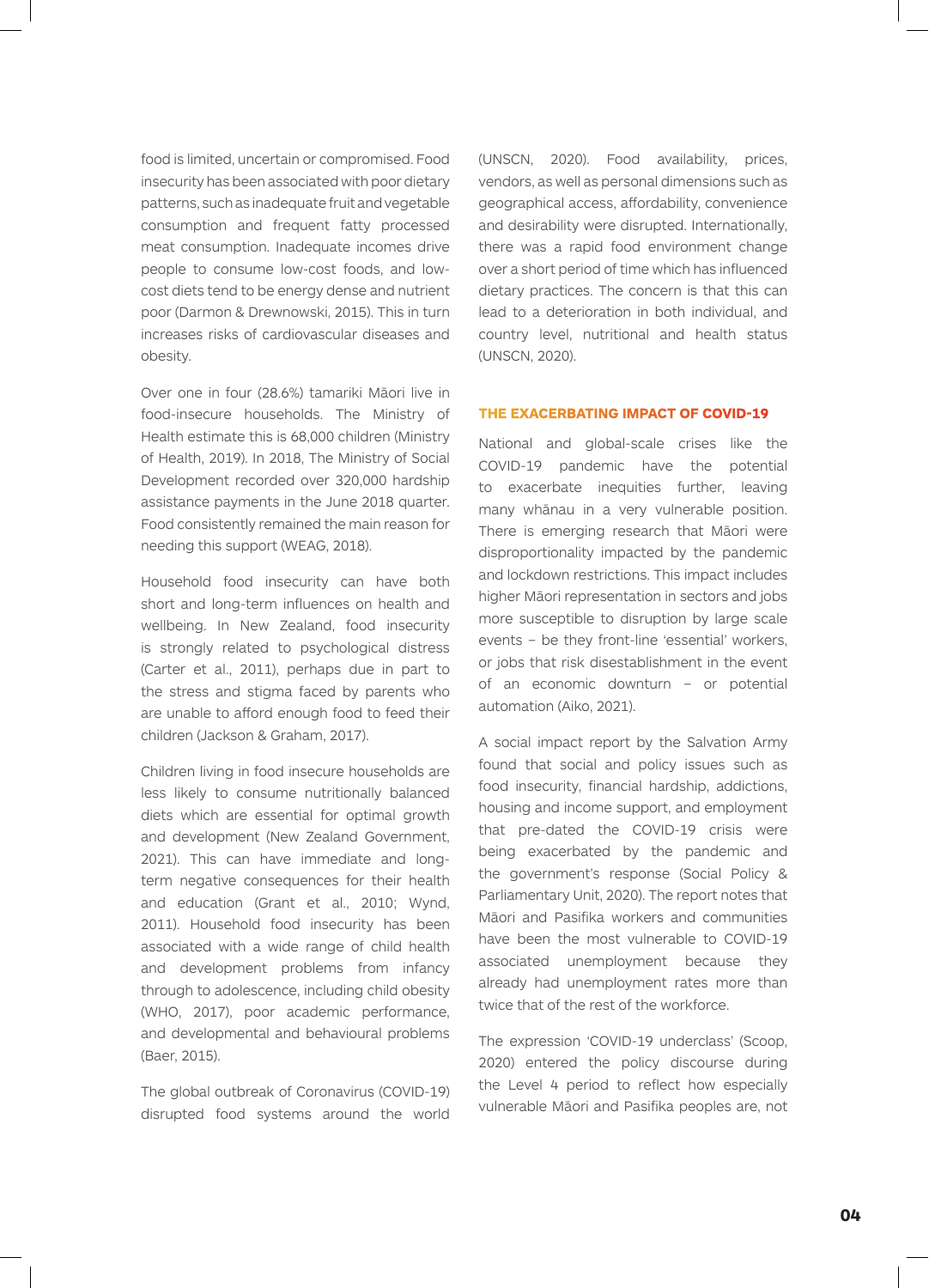only to public health crises but also to economic downturns more generally (Hendrickson, 2020). Māori women were disproportionately affected by the impact of COVID-19 on employment, with women bearing the brunt of COVID-19 job losses (Carroll, 2020).

The Ministry of Social Development (MSD) saw an increase in Special Needs Grants for food in 2020 during the COVID-19 lockdown (New Zealand Government, 2021). During this time, the total available amount that people could access online for food grants temporarily increased. Although the numbers of food grants decreased through August to October 2020, levels were higher in May 2021, than at the same time the previous year (New Zealand Government, 2021, p.16).

In a recent survey of over 2000 Māori households, Houkamau et al. (2021) found the COVID-19 pandemic had a profound impact on personal relationships, forcing some whānau to live closer together whilst others were separated from loved ones. One quarter of 2,000 survey respondents reported an adverse negative impact on whānau relationships (Houkamau et al., 2021). In addition, they described the impact of 'pandemic stress' on whānau, the pressures of being restricted, school closures and financial stress brought about by loss of employment (Houkamau et al., 2021). Nearly 20 percent of survey respondents said they suffered adverse psychological outcomes (including stress, sadness and in some cases depression) (Houkamau et al., 2021). A total of 9.70% reported adverse financial outcomes and associated worry, stress and loss. A number of respondents mentioned financial stress and strain from loss of jobs and income. Many references to loss of income were connected to comments about stress and anxiety (Houkamau et al., 2021).

These findings were supported by Cook et al. (2020) who found the COVID crisis had disproportionate impacts on existing vulnerable

groups, which reinforced existing inequalities. During COVID-19 Alert Levels 4 and 3, there was up to a tripling of housing enquiries in some regions due to chronic overcrowding, poor living conditions and problems meeting daily living costs (Cook et al., 2020). Evidence showed a significant increase in whānau seeking the provision of goods and social services. COVID-19 further exposed existing inequities such as in digital connectivity and access to devices for distance learning (Cook et al., 2020).

In Aotearoa, food insecurity was an immediate threat for many whānau during the Alert Level 4 lockdown. Shoppers in lockdown 2020 noted increased pricing at Foodstuffs stores, which operates Pak'n'Save and New World, and Woolworths New Zealand owned Countdown (Cook, 2021). Similarly, Consumer New Zealand observed a reduction in supermarket promotions and reported price increases across all main supermarkets (Cook, 2021).

News reports noted a rapid increase in foodbanks usage across the country during lockdown, with many foodbanks engaging with first-time users. There was increasing concern that new groups of people were entering financial hardship and vulnerability due to the pandemic (Franks, 2020). During the first week of lockdown the Wellington City Mission experienced an increase in demand for food parcels of 400 percent (Kronast, 2020). Likewise, in late April 2020, the Salvation Army delivered 5,895 food parcels, a 346 percent rise from the week before the COVID-19 lockdown. The Salvation Army noted the Ministry of Social Development paid out just under 70,000 Special Needs Grants for food in the week to April 10, 2020 (Boyle, 2020).

At the time of the publication of this report, August 2021, Aotearoa was in a nationwide Level 4 lockdown. Similar patterns regarding food insecurity, increased food prices, and increased demand at foodbanks are being reported (Franks & Mayron, 2021).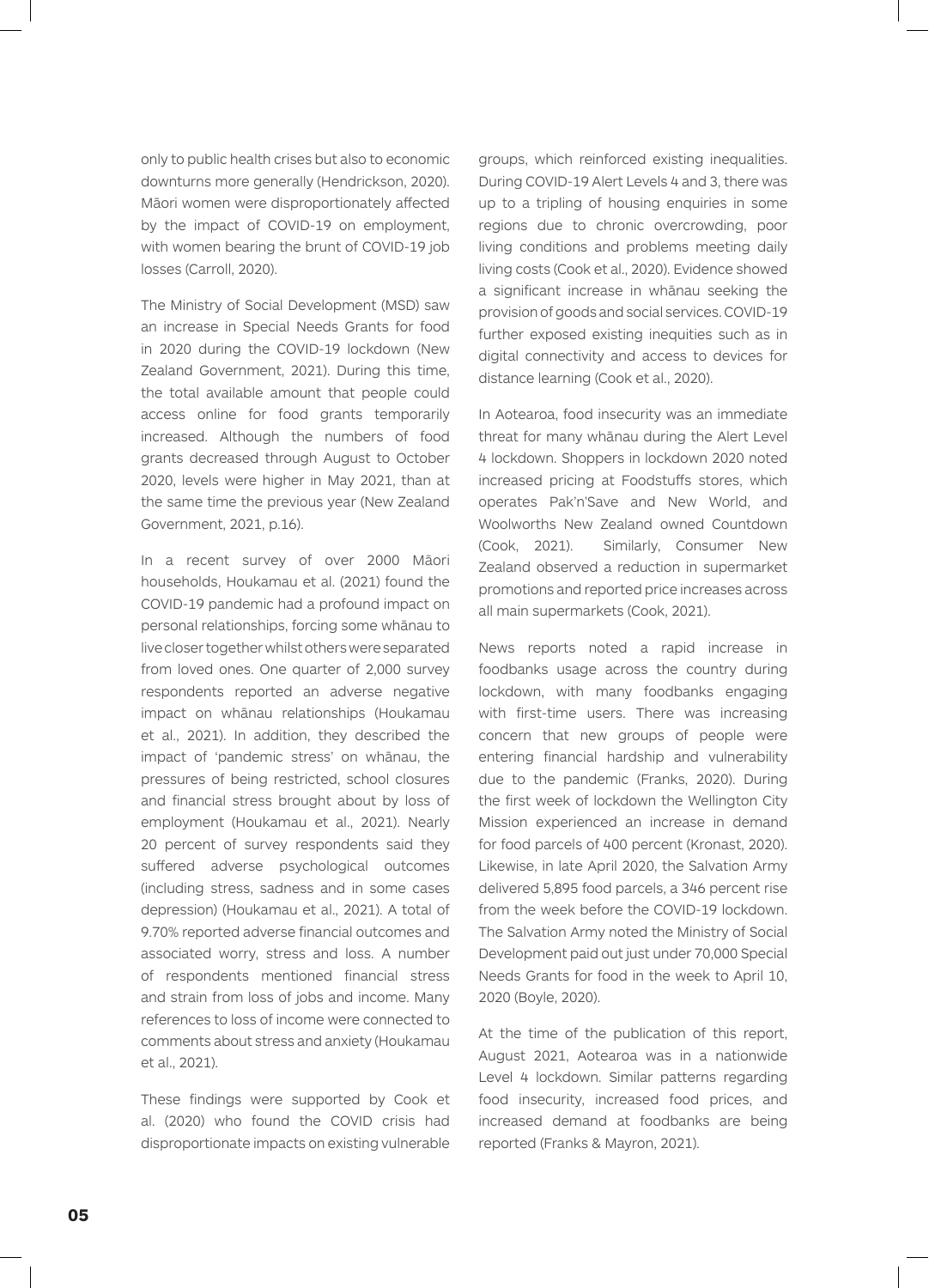#### **THE IMPACT OF FOOD INSECURITY**

| <b>CURRENT STATE OF</b><br><b>MAORI FOOD INSECURITY</b>                                                                                                                                     | <b>EXACERBATED BY</b><br>COVID-19                                                                                                                                                                                 | <b>HAS RESULTED IN</b>                                                                                                                                                   | <b>ONGOING IMPACTS</b>                                                                                                             |
|---------------------------------------------------------------------------------------------------------------------------------------------------------------------------------------------|-------------------------------------------------------------------------------------------------------------------------------------------------------------------------------------------------------------------|--------------------------------------------------------------------------------------------------------------------------------------------------------------------------|------------------------------------------------------------------------------------------------------------------------------------|
| National Nutrition surveys<br>since 1997 have noted<br>Māori food insecurity<br>and the link to income<br>disparity (Russell et al.,<br>1997)                                               | Increased financial<br>stress brought about<br>by loss of hours<br>or employment<br>(Houkamau et al., 2021)                                                                                                       | Inadequate incomes<br>drive people to<br>consume low-cost<br>foods, and low-cost<br>diets tend to be energy<br>dense and nutrient<br>poor (Darmon et al.,<br>2015)       | Low-cost energy dense<br>food resulting in poor<br>nutrition                                                                       |
| The level of food<br>insecurity currently<br>experienced by Māori is<br>unfair and inequitable<br>(McKercher, 2020)                                                                         | One quarter of the<br>2,000 respondents<br>reported an adverse<br>negative impact on<br>whānau relationships<br>(Houkamau et al., 2021)                                                                           | Short and long-<br>term influences on<br>health and well-<br>being - whānau<br>living situations<br>reconstituted<br>(Houkamau et al., 2021)                             | Impacting growth and<br>development, learning<br>and behaviour of<br>tamariki                                                      |
| Food insecurity is strongly<br>related to psychological<br>distress (McKercher, 2020)                                                                                                       | School closures<br>increased financial<br>stress, exposed<br>existing inequities<br>such as in digital<br>connectivity and<br>access to devices<br>for distance learning<br>(Houkamo et al., 2021;<br>Cook, 2020) | Food insecurity<br>negatively impacted<br>on mothers with some<br>reporting skipping<br>meals in order to<br>prioritise the needs of<br>their tamariki (Beavis,<br>2019) | Inadequate food<br>can have long-term<br>consequences on<br>physical and mental<br>health                                          |
| Income inequity means<br>that about one quarter<br>of tamariki Māori<br>are growing up with<br>inadequate nutrition, due<br>to the higher costs of<br>healthy food (MoH, 2019)              | Disproportionate<br>impacts on existing<br>vulnerable groups,<br>which reinforce existing<br>inequalities (Cook,<br>2020)                                                                                         | Evidence showed a<br>significant increase in<br>whānau seeking the<br>provision of goods and<br>social services (Cook,<br>2020)                                          | There is significant<br>stress and stigma<br>faced by parents who<br>are unable to afford<br>enough food to feed<br>their children |
| Grandparents described<br>the financial struggles<br>they faced as they tried<br>to live on their pensions<br>and support the infants<br>and young children in their<br>care (Tapera, 2017) | Increased adverse<br>psychological impact<br>for whānau (up to<br>20% in survey data)<br>Houkamau et al., 2021)                                                                                                   | Grandparents, being<br>unable to provide<br>sufficient food created<br>feelings of guilt, shame,<br>sadness, anger and<br>distress (Tapera, 2017)                        | Increased 'pandemic<br>stress', psychological<br>distress and pressure<br>to meet the needs of<br>whānau                           |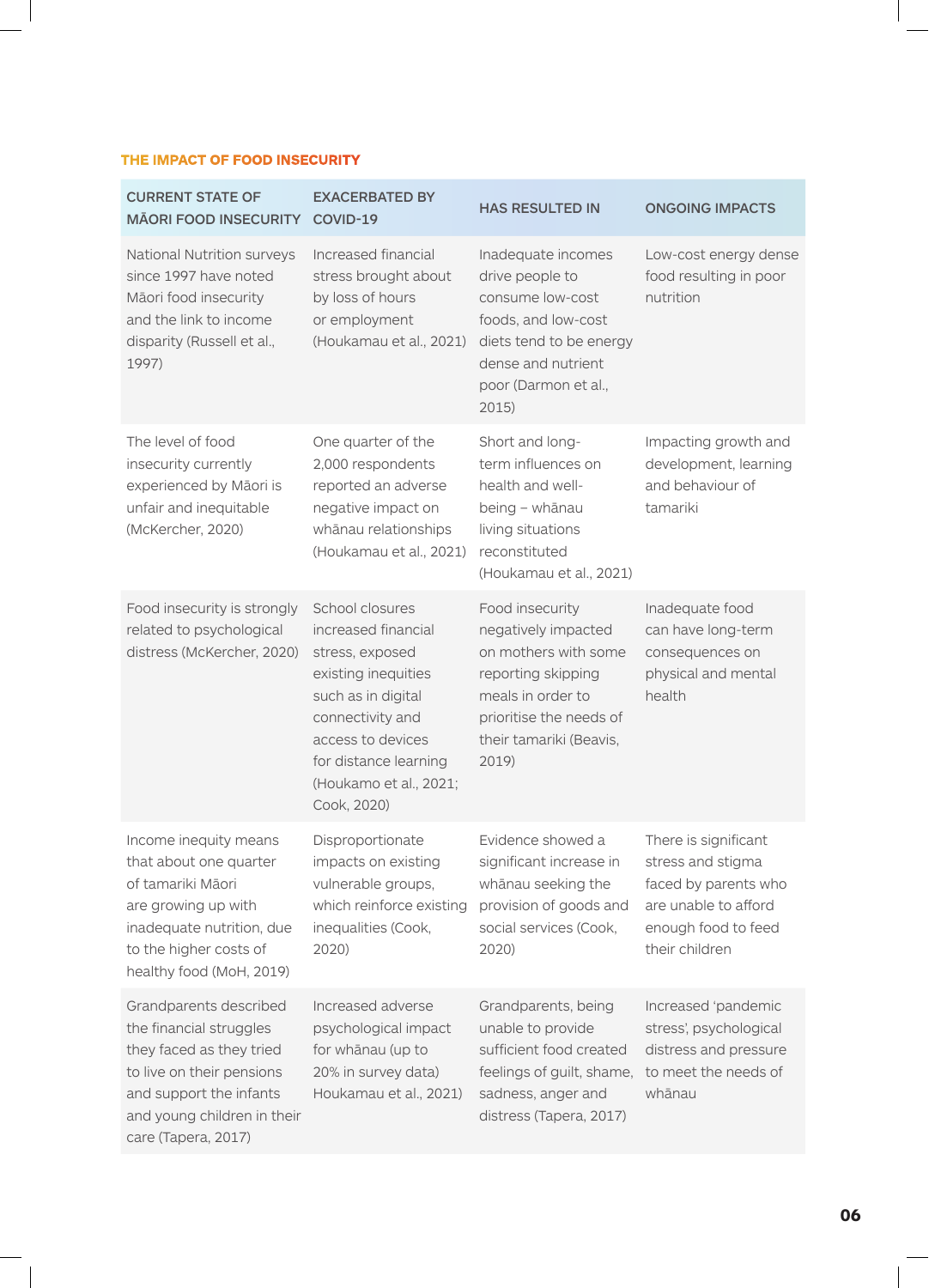#### **SUMMARY OF LITERATURE TO TAKE INTO FINDINGS**

- A third of children live in households where there is food insecurity.
- The level of food insecurity currently experienced by Māori is unfair and inequitable.
- Food insecurity is strongly related to psychological distress.
- Food insecurity can lead to purchasing low-cost foods which tend to be energy dense and nutrient poor.
- COVID-19 has increased food insecurity and exacerbated social issues in New Zealand.

#### **TE PŪTAHITANGA O TE WAIPOUNAMU RESPONSE TO COVID-19**

Mitigating the destructive impact of low income and food insecurity on whānau health and wellbeing requires systemic change. Solutions require a strengths-based, kaupapa Māori approach to building the capability of whānau to design and implement solutions to ensure the wellbeing of their tamariki (McKercher et al., 2021). Te Pūtahitanga o Te Waipounamu is committed to ensuring tino rangatiratanga and whānau capability through Whānau Ora.

As highlighted earlier, an initial 2020 Manaaki Whānau Survey was launched by Te Pūtahitanga o Te Waipounamu to understand whānau need and design an appropriate response. The survey found many whānau were highly financially exposed. The sudden change in circumstances resulted in reduced incomes and job losses, increased whānau vulnerability and significant stress.

The survey indicated many whānau were struggling to find the money to purchase food, rent, power, internet to stay connected. Whānau comments revealed the fragile state of many households with whānau forced to make decisions on whether to eat or stay warm.

*"We are a whānau that live from week to week and simply can't afford to stock up. So, we* 

*struggle with going into supermarkets and getting the basics because shelves are always empty which forces us to buy what's there and the expensive items which leaves us with very little."*

*"We run out of wood on cold nights, we run out of hygiene products, tampons, pads etc."*

The data formed the foundation of the strategy that was used to distribute support, mobilise regional services, including increasing Navigators on the ground, delivery of food and hygiene packs, and the establishment of an emergency whānau fund — the Puna Fund.

#### **THE PUNA TRANSITION FUND**

Puna is a funding stream specifically targeted at meeting the immediate needs of individuals and whānau who have been affected by the impacts of COVID-19.

On 28 September 2020 the Puna Fund was divided into two separate funds to reflect the ongoing needs of whānau.

#### The Manaakitia Mai Fund

This fund addresses immediate and pressing needs, e.g., covering the cost of kai, data, and power.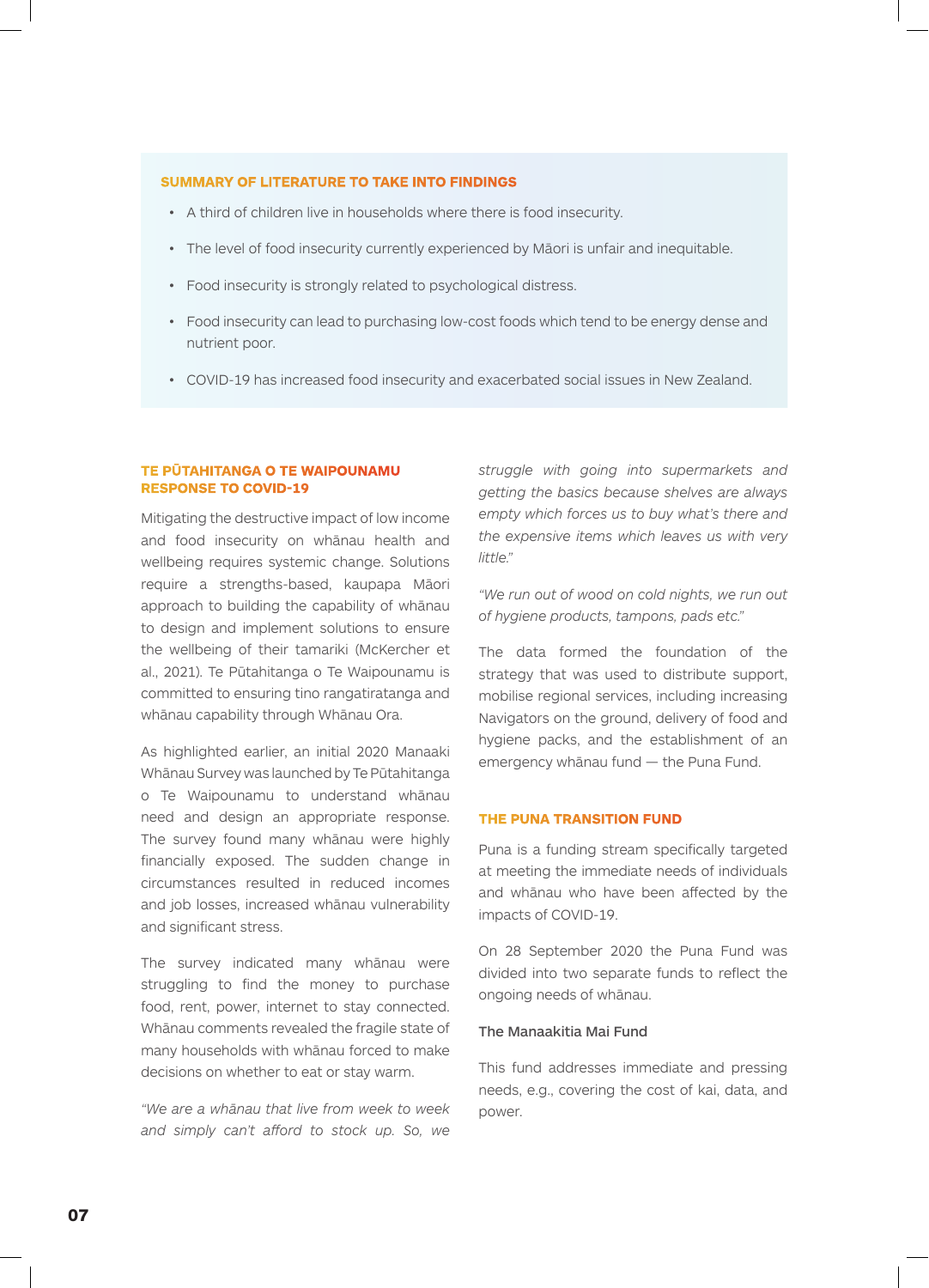#### The Whānau Roadblock Fund

This fund addresses a 'roadblock' or barriers that might be holding whānau back from meeting their dreams and aspirations. This includes funding for a driver's licence, photo ID, warrant of fitness or car registration.

The applications for the two Puna Funds are open throughout the year. The agency aimed to process applications for Puna within 10-14 working days. The fund has a clear criterion for support.

Criteria For PUNA Support

- That COVID-19 has significantly affected the financial security of whānau, either by decreasing income or increasing costs.
- That whānau have exhausted or do not have other funds available to them (personal and from government or other sources).
- That the whānau is experiencing significant financial hardship.
- That the funds are proposed to be used in a way that directly and materially enhances one or more of the following whānau Ora Pou: Whānau are self-managing, Whānau are financially secure and engaged in wealth creation.

Whānau are able to access the fund to a maximum of \$1000 per household.

The following section examines the impact of the Puna Fund on whānau during the COVID-19 pandemic. Data highlights the experiences, concerns and needs of whānau as they engaged with the Puna application process.

At the time of writing this report, August 2021, Te Pūtahitanga Te Waipounamu had received a total of 31,727 completed applications from when the initial Manaaki Whānau Survey was

launched in 2020. During the 2020 lockdown there were 4,098 applications. From 15 March to 17 August there were 17,439 applications. Added to this is 434 Manaakitia Mai applications and 2,670 Whānau Roadblock Fund and Emergency Support applications. During the Delta lockdown (18 August to 4 September), 7,086 applications were received bringing the total to 31,727 as previously noted.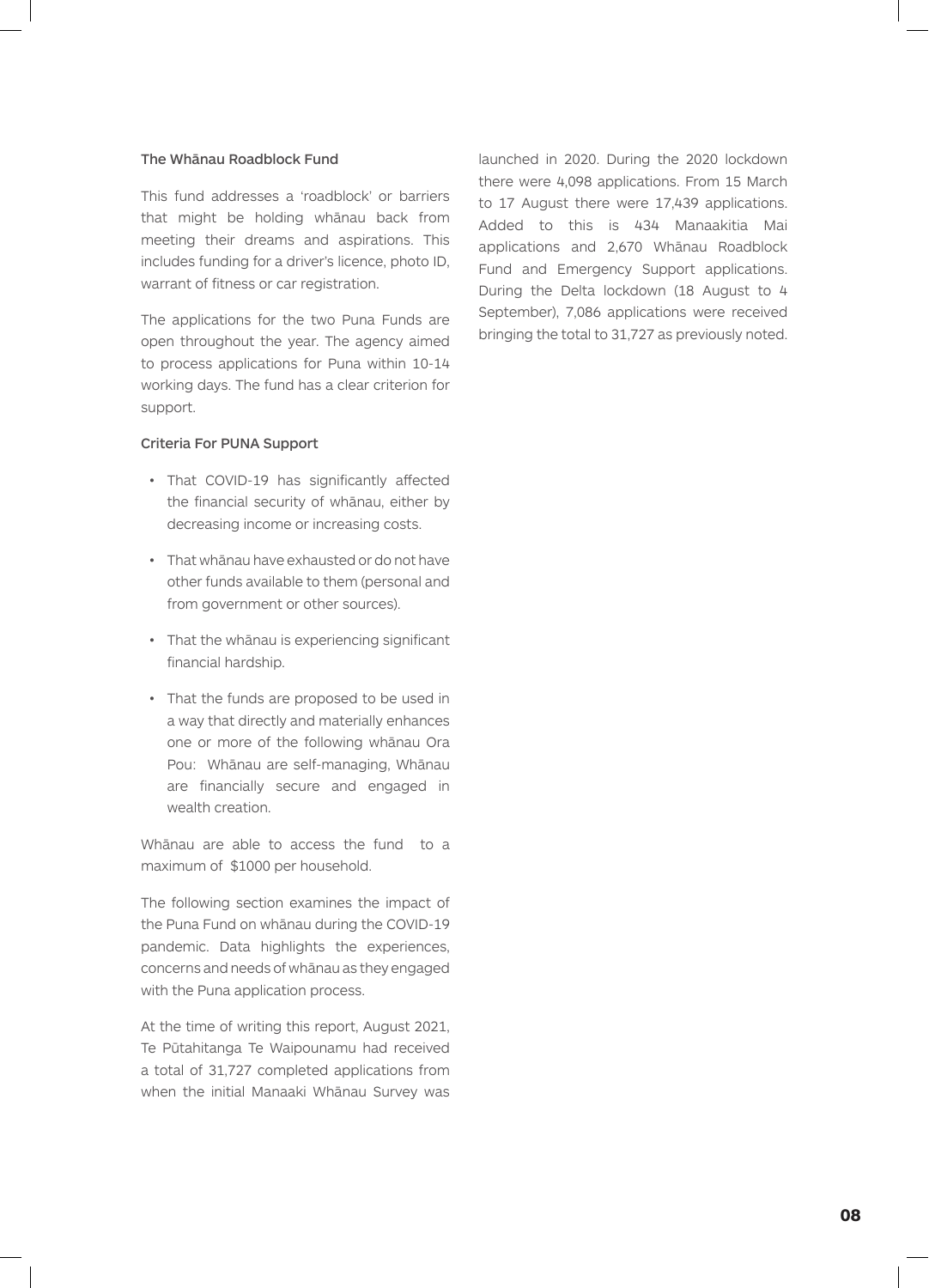# RESULTS

The following section highlights key results from quantitative and qualitative analyses. Results from Ihi Research's Puna Whānau Survey are presented first. This data outlines the demographic characteristics of whānau as they engaged with the fund. The survey also provided opportunities for whānau to comment on their needs, the experiences of the Puna process and the impact it has had on their

lives. Qualitative analysis of this data reveals key themes and sub-themes. A case study of impact is also provided which highlights the unique circumstances of whānau that places them in positions of vulnerability. The case study highlights whānau aspirations and needs at this time, as well as the impact of support received through the Puna Fund.



#### **DEMOGRAPHIC DATA AND KEY FINDINGS**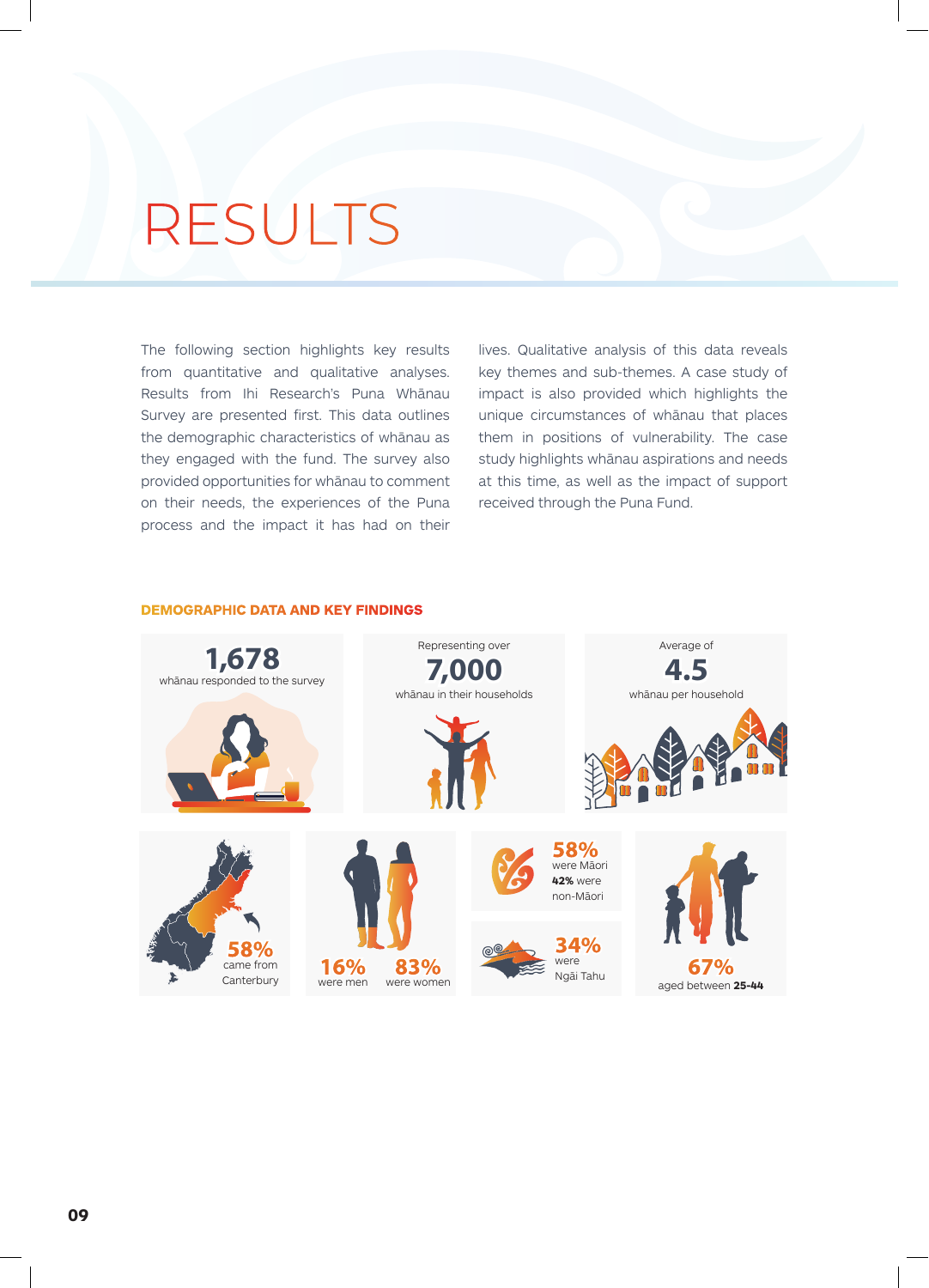#### **IMPACT OF COVID-19 ON WHĀNAU**



#### **WHĀNAU RECEIVED HELP FOR**



#### **THEY APPLIED WHĀNAU WAITED**





#### **WHĀNAU SAID THE PROCESS WHĀNAU WERE MOST CONCERNED ABOUT**



Nearly half, **45%,** of the whānau had previously approached MSD for support. A total of **73%** of these whānau did not meet the criteria for MSD funding, **14%** needed more information and **13%** had their application approved.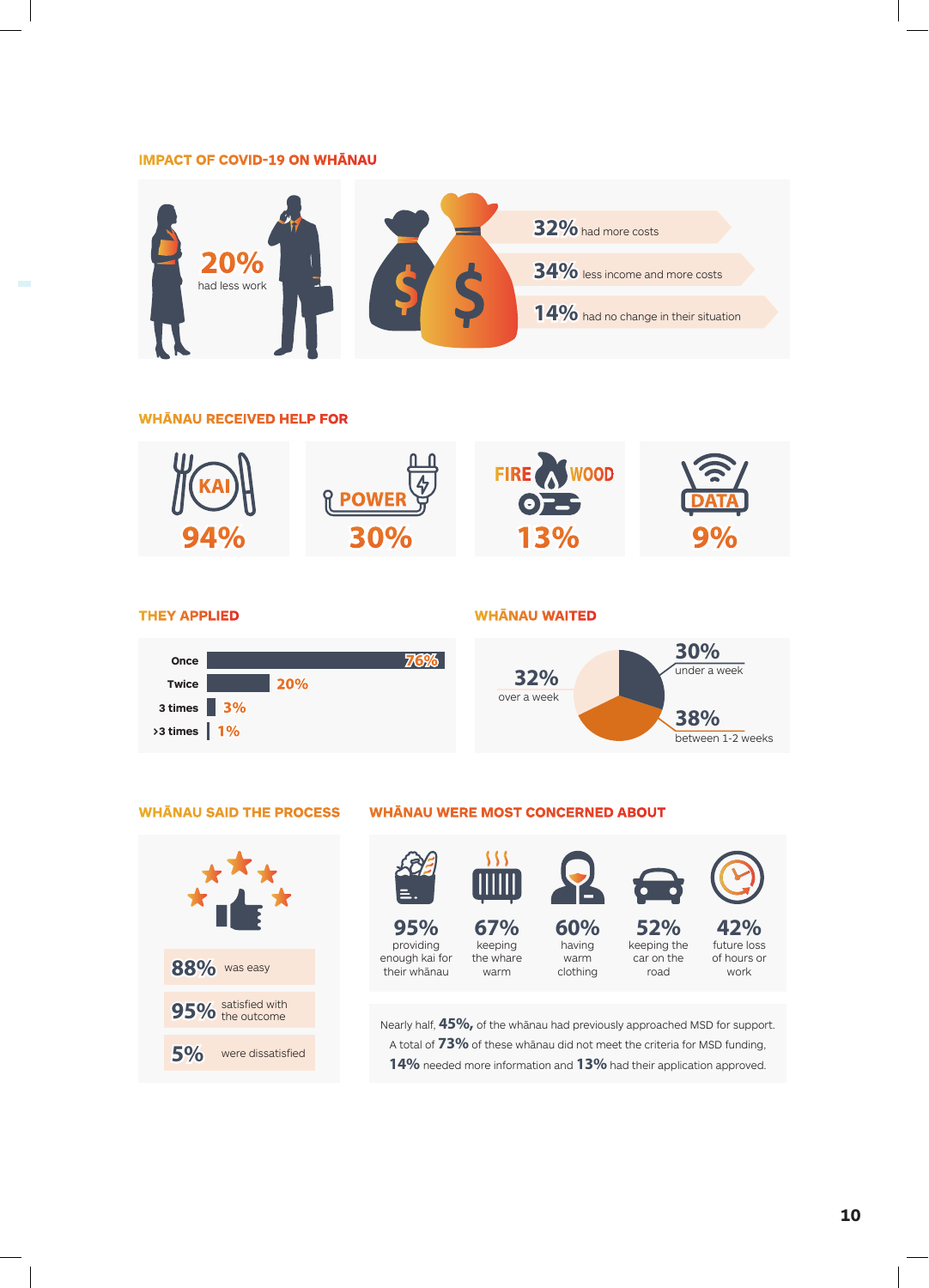#### **KEY FINDINGS FROM QUALITATIVE DATA**

The survey provided opportunities for whānau to comment on their needs, the experiences of the Puna process and the impact it has had on their lives. The whānau took this opportunity with over 2,980 comments provided.

The quotes selected for this section have been carefully chosen to be representative of key themes and sub-themes. Impact statements in red represent the comments in these themes.

#### **THE IMPACT OF LIVING ON THE BREAD LINE FOR DIVERSE GROUPS**

There were 507 comments that referenced financial hardship, difficulties paying bills and going through difficult times. The data indicates that whānau who applied for the Puna Fund were living under significant financial hardship. Particular groups were evident in the data, such as those living with disabilities or medical conditions, wāhine leaving domestic violence relationships, grandparents caring for mokopuna, and whānau who were not eligible for Work and Income (WINZ) or other support. These whānau had additional needs and responsibilities.

*"I struggle to buy groceries each week because of our basic living costs and expenses being more than we actually receive from WINZ each week."*

*"I was finally able to fill the cupboards with more than just the essentials, hopefully I can build from this and keep at it. It's hard to gain ground when you are scrambling on stones."* 

*"We were in such a tight spot financially and I was so stressed and getting the kai voucher felt like winning lotto. We were able to get washing liquid and a big bag of spuds which we had run out of ages ago. It felt like we were never going to get out of the hole until we got that voucher."*

Whānau with disabilities or medical conditions

*"Basic living costs have increased, petrol has increased, and our power cost has increased, but the WINZ Supported Living payment does not bring these factors into consideration people who have auto-immune diseases and chronic illness have significant additional basic living costs. The disability allowance is capped and therefore I have to use what should be grocery money to pay for medical costs, prescription charges (part charges not fully subsidised medication - because of significant medical allergies) travel to and from medical appointments etc - it all costs a significant amount each week."*

*"As the main carer and support for my partner it has been hard trying to live week by week to the point where we only eat maybe once or twice a day. My partner being sick and needing to go doctors nearly every week starts to take a toll on us financially."*

Many whānau with responsibilities for caring for others, were grateful for the extra support that kept families together.

*"All I can say is thank you so much for helping us in our time of need as we only receive a child disability benefit and nothing else. It's pride that keeps me going to hold this family together."* 

#### Wāhine leaving domestic abuse

Wāhine who were leaving abusive homes, were particularly vulnerable. Whilst being grateful for the financial support, these māmā also felt shame and guilt.

*"It made a huge difference, and we are so grateful. I never planned to be a solo mum. I had to decide if I wanted to keep getting hidings or struggle by myself. I chose to struggle. I'm trying so hard to get off the benny and I feel super useless when that extra bill comes in and I can't afford the basics. I don't smoke or drink. I feel like that's important to mention lol, but we are so thankful."*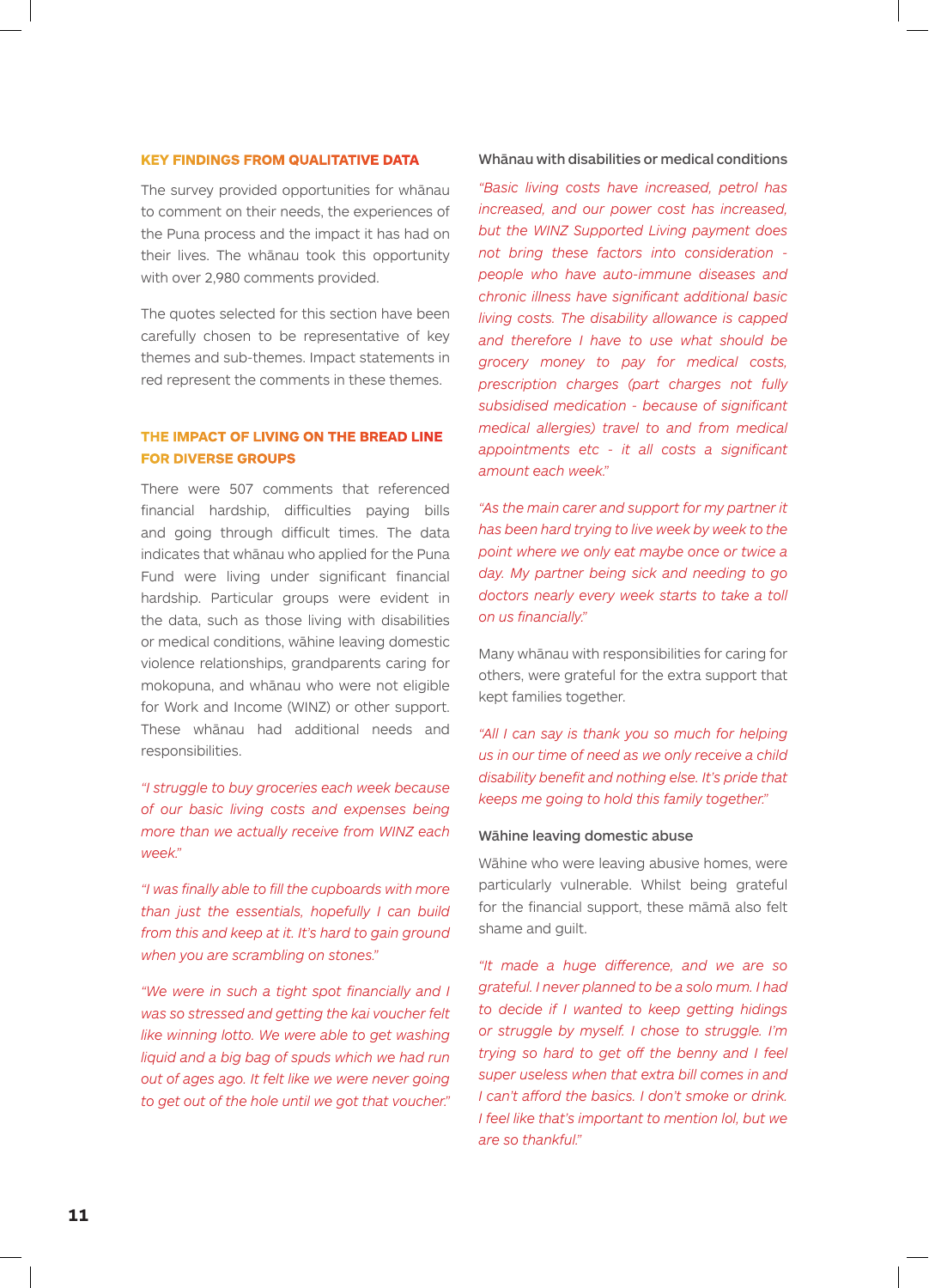*"Thanks to your guys funding I was able to put on a birthday for my babies after leaving a domestic (violence) relationship with their father, feeling useless enough having to be in a motel, the funding lifted a lot of shame and guilt of not providing a better life for my babies. He mihi aroha tenei ki a koutou mo to mahi arohaina me to manaakitanga ki ngā tangata katoa."*

#### Grandparents looking after mokopuna

Older whānau members with extra responsibilities emphasised their commitment to keeping their pēpi and tamariki well, regardless of their age. These extra responsibilities were an immense source of joy, pride and strength, yet came with additional financial demands that whānau struggled with.

*"We look after our grandchildren and greatgrandchildren, and we would rather go without than see them and their parents struggle all the time. It is harder as we are not considered as being the main beneficiaries and do not get the increases that beneficiaries get."*

*"Since his birth I have had my grandson in my custody, he is now 18 with Asperger's autism, and I have my daughter, his mother, who has mental health issues. Caring for them is a joy and at times a struggle. So, the grocery top up was so much appreciated ... thank you so much."*

*"Keep doing what you do, as for myself and my moko, from the bottom of our hearts we appreciated everything you did for us. It certainly allowed me to breathe. I'm 61 and have moko three years and four years, so it allowed me to do what I do best and that's being a living Nan Nan."*

#### Whānau not eligible for other funding

The Puna Fund also provided financial relief for whānau who were not eligible to apply for other sources of support. There was a palpable feeling of relief in whānau comments.

*"The fact that we always get rejected because of my husband's earnings, but my husband works 40 hours at a factory, we never thought we would get it. I cried … from the bottom of my heart THANK YOU so much."* 

*"It allowed me drama free and discreet support and put much needed kai on the table. As for WINZ, we're not eligible for additional support."*

#### **THE IMPACT OF COVID-19**

There were 86 direct references to the financial impact of COVID-19 on whānau. Forty-four of these referred to the impact of losing a job or reduced hours during COVID-19. The data indicates that for many low income whānau, COVID-19 increased their financial pressure and stress.

#### Financial impact of COVID-19

*"For me struggling as a solo dad to raise my babies, … since COVID hit it put a massive stress on our whānau and we became homeless, but we have a whare now and are struggling away."* 

*"Because of COVID-19 ... our power bill was quite high, it continued right up to this year, constantly behind in the power."*

*"Incredibly grateful to the Puna Fund for the assistance. We have struggled since the COVID pandemic started as we have had additional costs of face masks and hand sanitiser on an ongoing basis which has been a massive financial burden and greatly affected us both."*

*"It was a great help and very much appreciated. I was able to put extra money on bills I got behind on during COVID. I thank you guys for the support you have been able to help me with."*

*"This funding really helps with my family, my co-worker sent me the link to this funding, I'm struggling with food and bills, when I received the message, me and my family felt so blessed, now we are back on track, especially our COVID rent arrears."*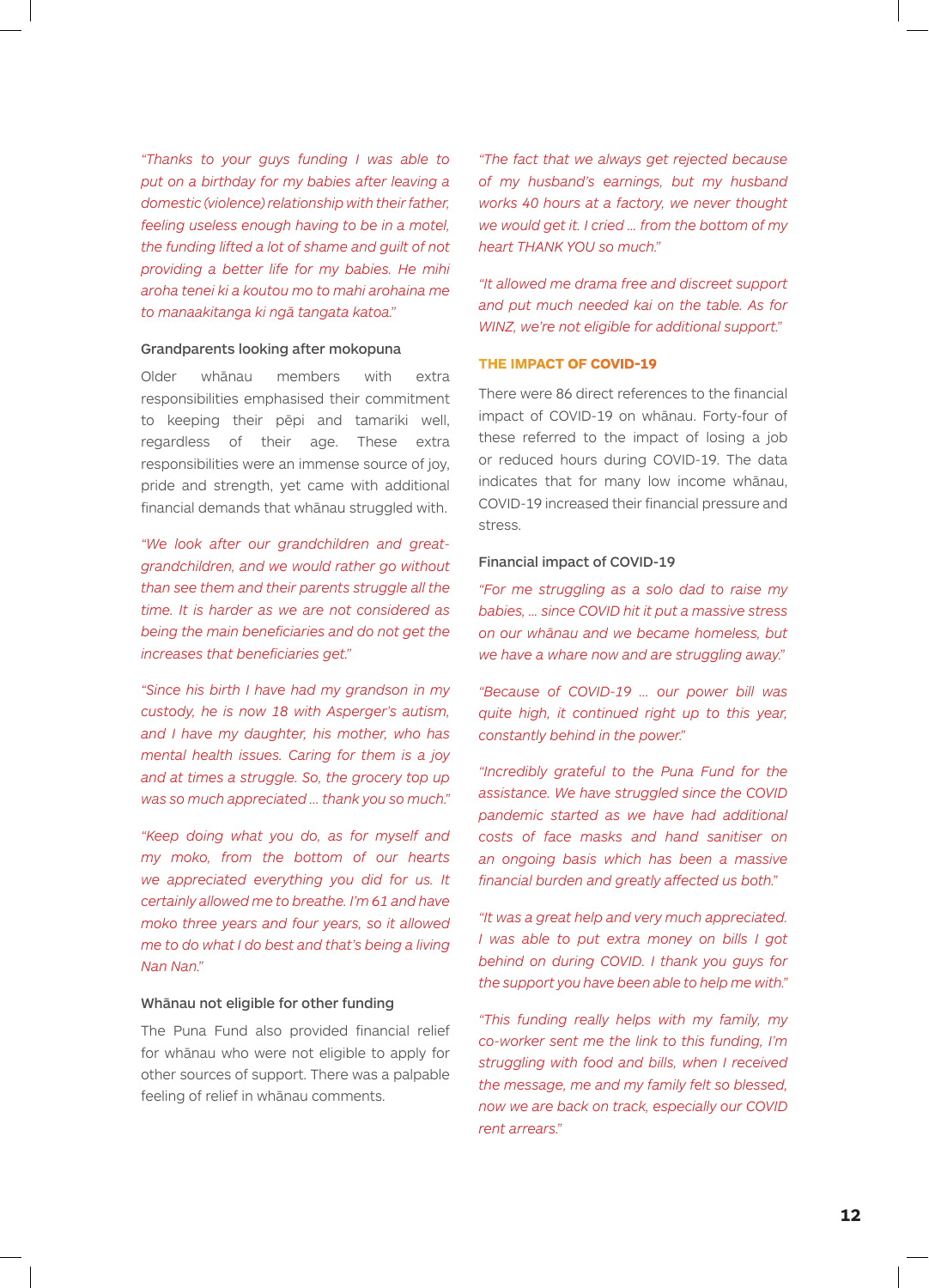Loss of income or employment due to COVID-19

*"We have had a few rough patches during this year with COVID, floods and losing our job due to damages on the property."*

*"This has been life changing. My GP nurse helped us access the funding, I had gone to my GP, I was so broken. My husband lost his job with COVID, and I was trying to carry everything and slipping further behind. The support was practical, made a huge difference and meant I could pay school fees with my pay. The firewood has been such a blessing and every time we have the fire on, I think of the gift from this group and how grateful we are."*

*"This made a great difference for my family weeks later and the power is still ticking over and in winter, it was definitely needed. Unfortunately, we have one worker and his pay has not increased in at least five-years. I lost my job after COVID and haven't found more work. With other costs rising I'm finding myself struggling to supply the basics."*

*"I lost my job of 12-years due to COVID and have struggled to find employment."*

*"I have struggled since losing my job due to COVID."* 

#### **THE IMPACT OF FOOD INSECURITY**

There were 557 comments that pertained to having a shortage of food. Of these comments, 168 would meet the definition for a severe shortage of food<sup>4</sup>. The data indicates many whānau are living with severe food insecurity, the quality of food that many whānau eat is poor and it is a struggle to cater for whānau with food allergies or special diets, such as diabetes.

*"Some days we would go without eating so getting a bit of funding helped us out heaps."* 

*"It meant we got to eat during a rough patch, we were going through something I never wanted my children to experience - hunger."* 

*"It enabled all in the house to eat for the week, some of us normally skip meals so the kids are fed."*

*"I was able to eat properly. I usually have half a bowl of cereal, then wait until dinner to keep my grocery costs down."* 

*"I am a single mum and find it hard to afford everything I need. Often, as mum, I only eat one meal a day so my kids can eat and get what they need."*

#### Challenges providing food for whānau on limited budget

*"I have never in my life as a single parent ever been able to do a full grocery shop. I can't even explain how much this helped my whānau. I thank you so much. Forever grateful."*

*"I have never spent \$200 on kai in my life. I have gone without meals for the past six-months just to feed my hungry teenager. When I opened the envelopes, I had tears in my eyes. Thank you with all my heart. I have had three-meals a day for three-weeks now."*

#### Low quality of food

*"It made a lot of difference as we live on sausages, it's all we can afford."* 

*"We were able to finally do a decent grocery shop including meat, vegetables and fruits to feed all five family members. It has been four-years since we could afford to buy meat, vegetables and fruit all at once."*

Special diets - diabetic and allergy prone whānau

*"Provided the whānau with dietary essentials like meat, diabetic nourishing foods that are so expensive. Cereals, bread, sugar supplements, milk products. We were so grateful for the extra food that we could not always buy. Thank you."*

*"It made a huge difference with getting my food for my children, specifically my eight-year-old*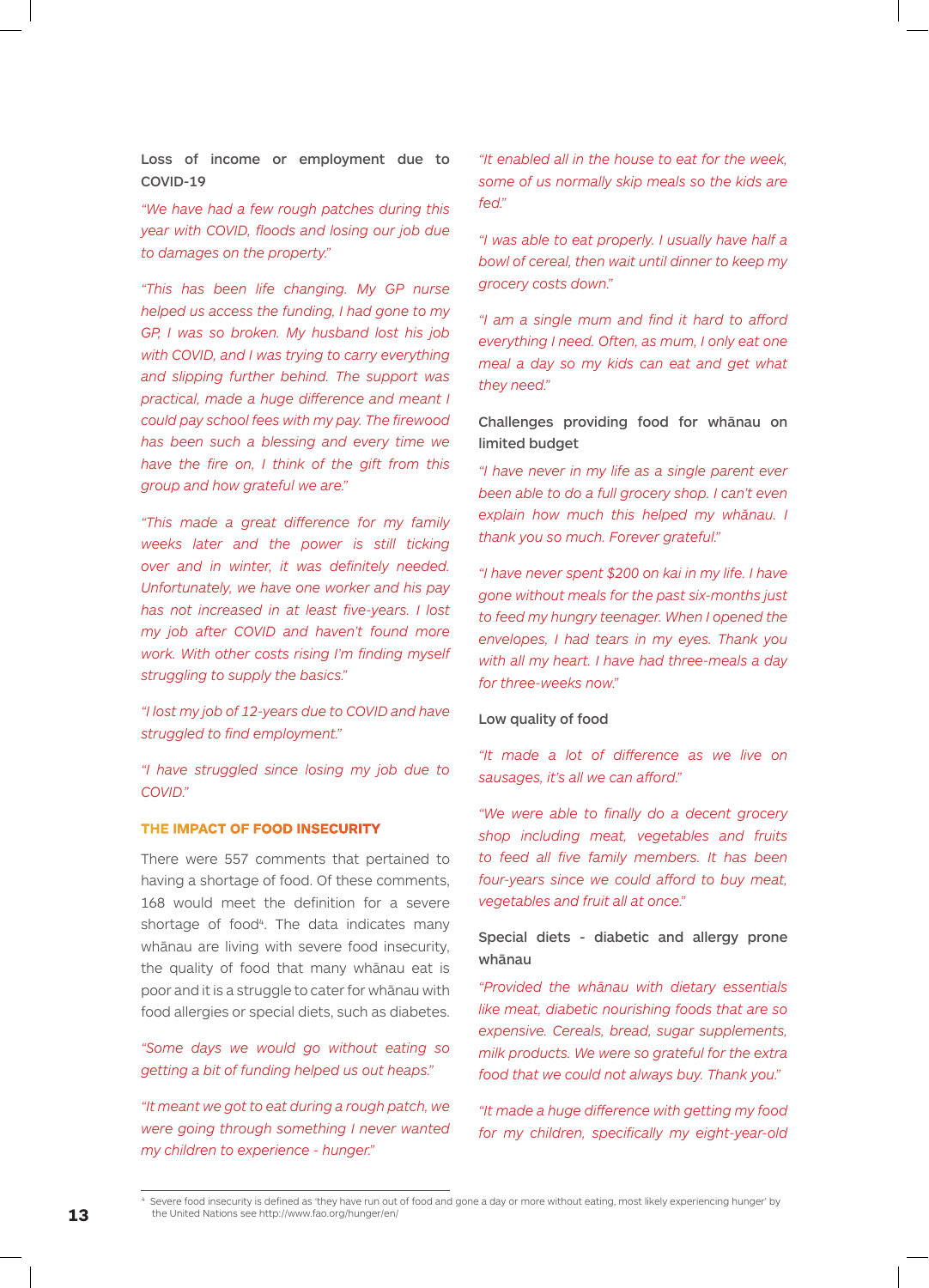*who has some disabilities around eating and food, he only eats specific foods, and I can't always afford them."*

*"I was able to buy some special foods for my daughter who is celiac."* 

#### **THE IMPACT ON CHILDREN**

There were 106 comments that directly related to the impact of the funding on children. Twenty-seven related to purchasing items for children like clothes and shoes, 11 to school needs and 15 to medication. The data indicates the additional funding had a positive impact on tamariki and enabled many whānau to provide clothing, school equipment and medication for their children.

*"The food voucher was life changing for us, the kids got so excited. I don't tell them how hard things are and they never complain, but this help has more of an affect than you would know, and I appreciate it fully."*

*"The assistance with kai helped us out tremendously. Although it was only once, it took so much stress off my shoulders of how we were going to be able to provide the essentials for our children."*

*"In winter I find the bills creep up and not enough money to have all things provided for my tamariki. Sometimes we go without or wait till I save enough; we don't go out to fancy restaurants or buy fancy labelled gears like Nike. We just live day by day but are very grateful for the system to help my whānau."* 

*"Receiving this I was able to take some stress off my head and put extra food in the cupboards, fridge, and freezer. My main achievement though was being able to afford to buy my children some socks, new underwear and warm long sleeve t-shirts which they were so happy about as it's been a long time since they've seen something new. So, with having help with food, I was able to do so, from my children and me, thank you."*

*"With the Pak'nSave voucher I was able purchase treats for my children and be able to sit down and enjoy meals with them rather than eating cheap food away in the kitchen while they had better meals. It was the family time we shared that stands out from the kai gift I was given from the Puna funding."*

#### Providing clothes, sports and medication

*"My son was able to play sport this year and discovered he loved rugby. I'm extremely grateful for the funding for him to be able to do that."*

*"The particular week that I applied for awhi with kai, our twins had started kura so we paid \$200 for their school uniforms."* 

*"It made it so much easier for me to be able to get my children and myself some decent warm clothes as that's what I used the money for that I would usually spend on food."*

*"We were able to afford our daughter's medication."*

*"It helped me be able to purchase items the kids needed during winter, like clothes and school items, and helped ease my stress as the kai was taken care off."*

#### **THE IMPACT OF THE PROCESS**

There were 730 comments that referred to the process of applying for the Puna Fund with 235 whānau stating the process was quick and/or easy, 401 said it was respectful. However, 94 comments related to not hearing back from the Puna Fund or not receiving the voucher, 37 related to a delay in payment. Some whānau commented on negative experiences with supermarkets/firewood providers. The data indicates the majority of the applicants to the Puna Fund found it quick, easy and respectful, however for some whānau the process was not completed, took too long, or was unsatisfactory.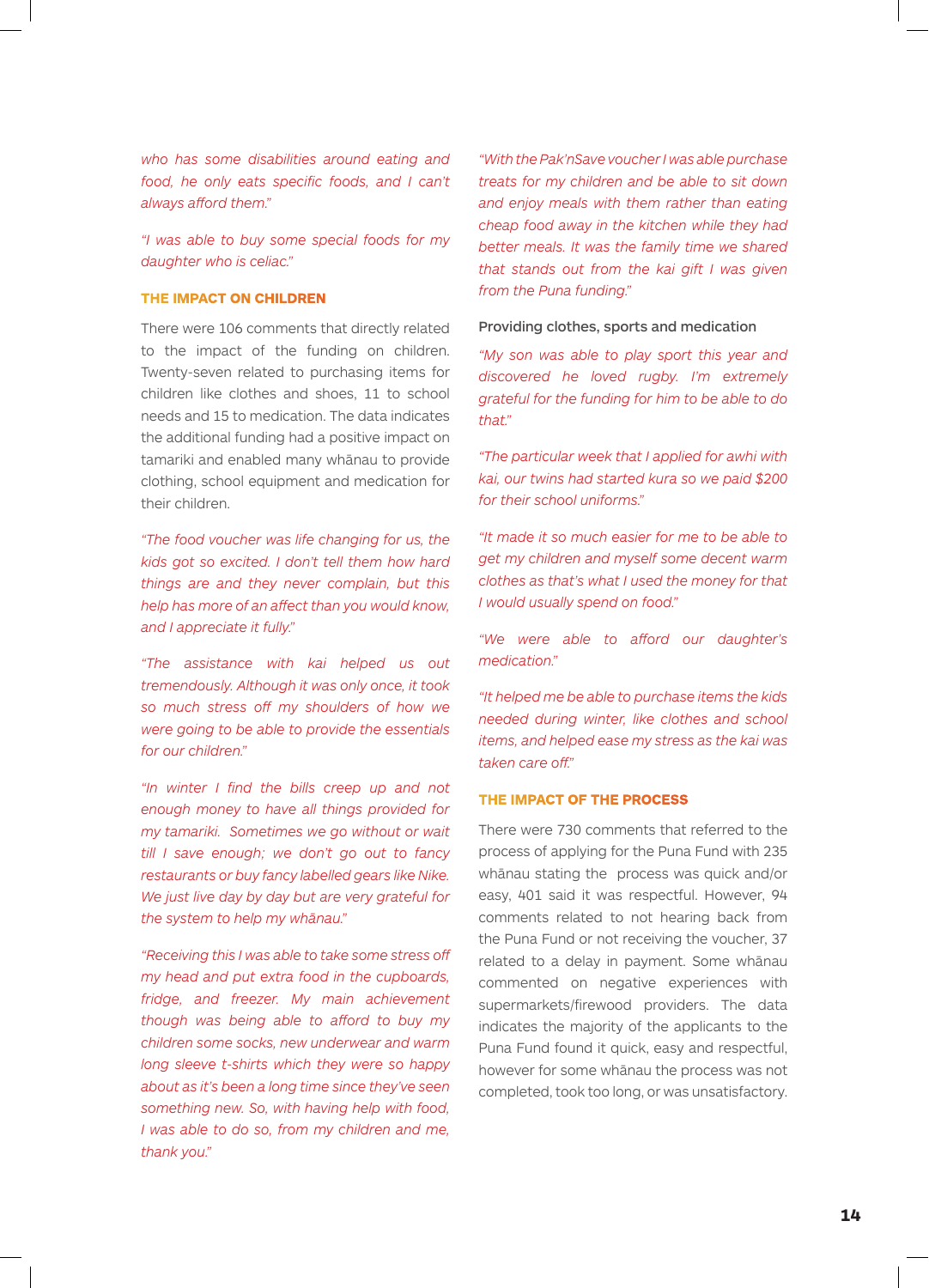#### Ease of applying

*"Applying for funding online was very simple and easy to understand and I was contacted by a member of Te Pūtahitanga o Te Waipounamu within a couple of days stating I had a voucher at the supermarket. So, very prompt with providing great service and really friendly."*

*"The process was easy, and unlike asking WINZ for help, there was no judgement at all, which was very refreshing. It's hard to ask for help, but to be questioned and made to feel like a criminal, and having your budgeting skills etc examined, and then being made to feel like you have failed, and that you should be doing better, sucks, it's hard enough without that treatment! There was none of that in the Puna application."*

#### Respectful process

*"I have very much appreciated the help I was given, although I found it hard to ask. I was treated with such respect."*

*"The process was easy, and unlike asking WINZ for help, there was no judgement at all."*

*"No shame of asking for help, especially when you have been doing the best you possibly can with what you have and the tight budget you are on, being the best parent and role model, you can be."*

*"There are many times I am too scared to call Work and Income for assistance because I know I'll end up crying ... for someone who's gone through domestic violence recently, it means the world to me to have someone to contact who isn't going to belittle or bring me down."*

*"I don't feel like I have to photograph my empty fridge to prove I need help. Thanks for treating me like a human being."*

*"I didn't feel like a loser. I was treated like I mattered. No third degree questions and questioned why I had no money. I now realise* 

*there are people who see past a benefit. I'm on an invalid benefit but still get treated with disrespect. Puna made me feel human."*

Dissatisfaction with the process and/or outcome

*"I didn't get what I did apply for, a Now my power is cut off."*

*"I was called about firewood, but I was attending my mum's funeral and missed the deadline to return the call. When I called back there was no answer and I left messages but never received a follow up or anything."*

*"I totally understand many applications are received, and it takes time to process, but I thought two- months of waiting was very extreme for our whānau."*

*"I understand there are a lot of applications, but I would have thought that if someone was in dire need of assistance, like myself, my application would have been looked at sooner. My whānau was living in a house that leaked when it rained, had mould on the ceiling and walls and was freezing because of the lack of heating and insulation. This was all stipulated in the application for firewood. However, because of the time it took to look at the application, regardless of phone calls explaining my situation, we had moved out of the house, therefore the application for firewood was cancelled."*

*"I think just maybe a faster response on whether I'm accepted would be good. Last time was almost two-weeks waiting and by the time we were accepted we were on the verge of sending our kids away to their other parents because we could no longer feed them ... which messes up legal agreements for parenting and such."*

#### Challenges with providers

*"I had a text regarding firewood approval, but no one ever texted me back and I had to call three times, no further response, two times I left*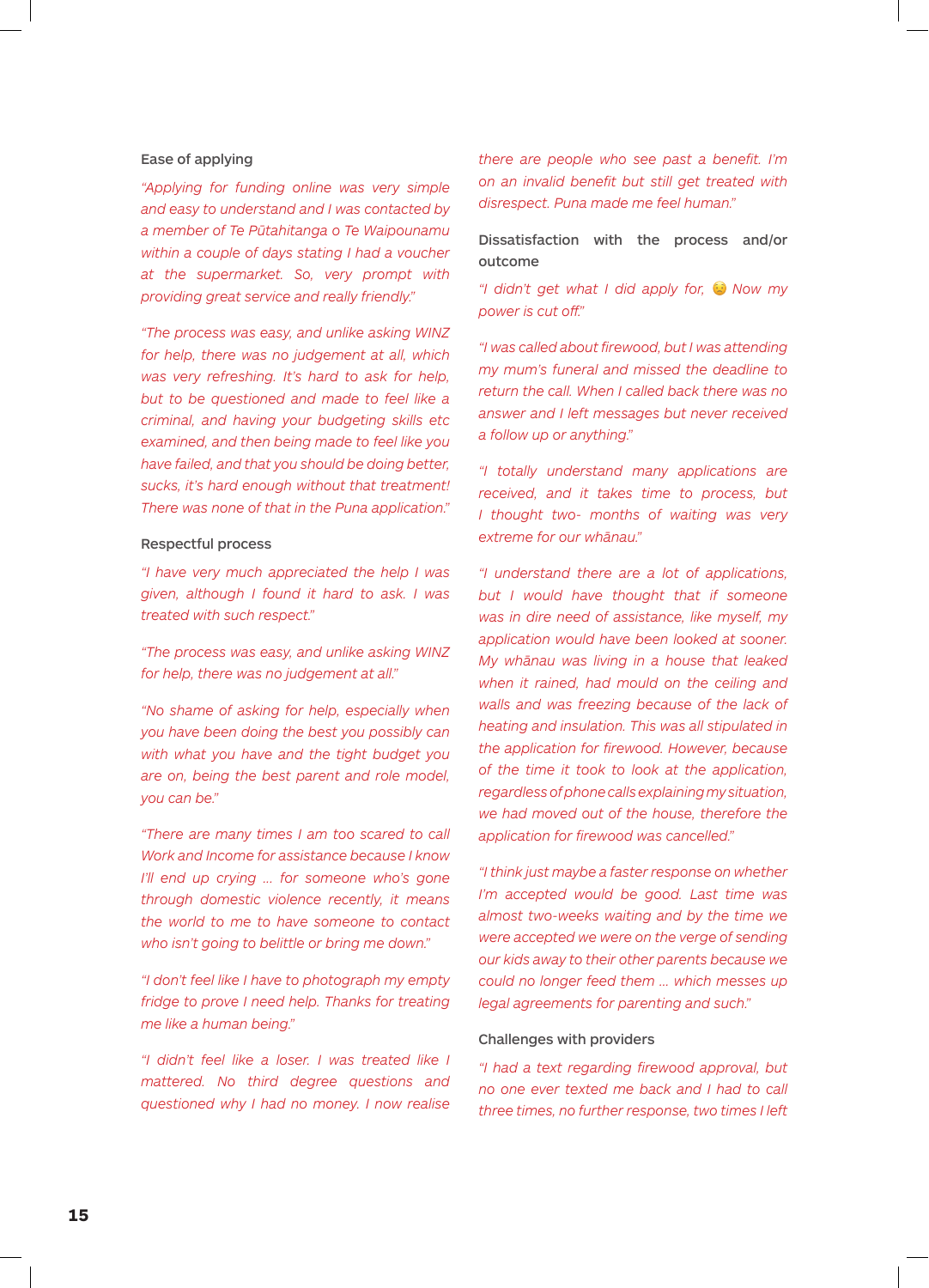*a message and one time I spoke to a lady who said I needed to wait longer."*

*"I received a kai voucher to shop at a supermarket. I enjoyed using the voucher but was shocked that they wouldn't let me hold the card myself and their explanation was people abuse these cards. … I hated being made to feel like 'Oh it's one of those benefit people' or 'Oh broke Māori alert'."*

*"Although I appreciate it with all my* ❤*. I was called over a month ago to sort the pellets for my fire, I was told a click and collect order to pick up was on its way and I'll hear soon ... I have not ... every time I need pellets, I'm hoping that an email would come through. Worst thing you can do to a poor person is to tell them to expect something that doesn't happen but thank you so much for the power and kai."* 

#### **THE PSYCHOLOGICAL IMPACT**

There were 245 comments that related to the stress of not having enough money to pay bills, or the reduction of stress or improved mental health as a result of receiving the funding. The data indicates that financial pressure results in significant stress for many whānau and that receiving Puna funding reduced stress for many whānau.

*"Puna made it very easy to access and provided a much needed one off to make sure another family did not fall into the endless cycle of debt/ malnutrition/illness. Sometimes there is so little resilience left that advocating for yourself and your family can be overwhelming, and you fail to get the help you need anyway. Puna just provided the help. Ngā mihinui ki a koutou."*

#### Reduction of stress

*"The power and kai grant came when we were at rock bottom. I did not know how I was going to afford food that week. But this support has given me more than food and power. It's* 

*given me psychological and emotional relief as the stress of not knowing how I was going to buy food to feed my daughter was genuinely affecting my health. I wasn't sleeping due to the significant stress and worry about whether I could get any food or heat another room in the house."*

*"It relieved soooo much stress for us you wouldn't believe."*

*"It made the stress of that week disappear it was amazing!"*

*"The funding helped me not be so stressed for that week."*

*"Not stressing 'do we have enough' for kai, transport and power."* 

*"The kai vouchers and assistance with the power bill made a huge difference and removed a massive amount of stress."*

#### **THE DIFFERENCE THE PUNA FUND MADE TO WHĀNAU LIVES**

There were 622 comments that related to the positive impact the Puna Fund had on the lives of whānau. Two hundred and twelve comments related to improved nutrition or more food. One hundred and forty-nine, referred to improved warmth due to firewood or power, 22 comments related directly to improved health and 10 comments related to whānau being able to get to work, get a new job, or continue studying due to the Puna Fund. The data indicates the funding had a varied and positive impact on the lives of the whānau that applied and received funding.

#### More kai, better nutrition

*"I would just like to thank you for the amazing koha and support with the \$300 Pak'nSave voucher, it really made a considerable difference for three-four weeks. The kids and I even had our first roast meal (pork) together in the whare."*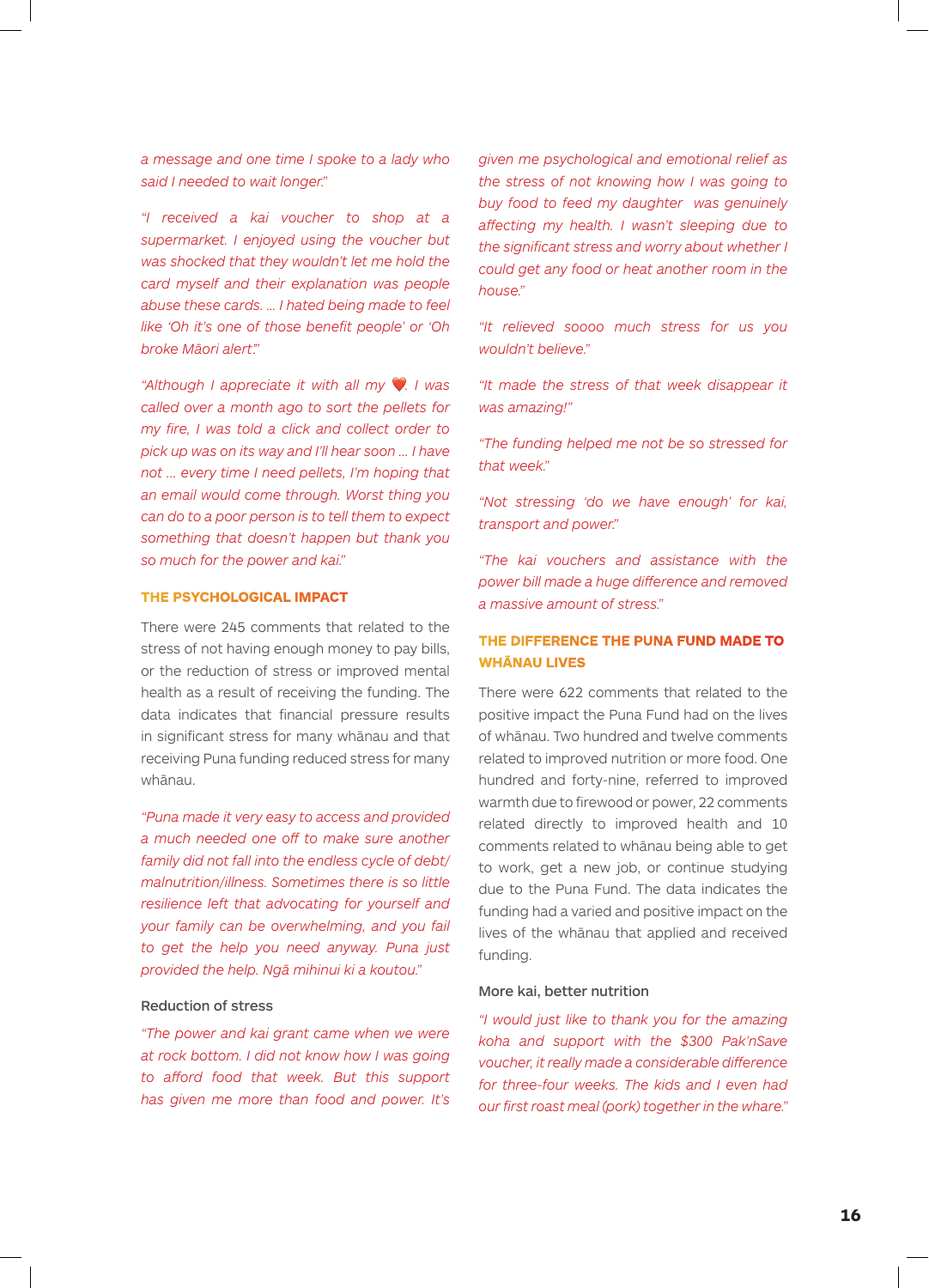*"This is so helpful; the kids are overjoyed by good food, and you can see it on their faces. I am overwhelmed with tears of gratitude."*

*"This helped a lot! Helping us through COVID and after COVID was great. We had a massive income change and sick babies, the Puna Fund helped with kai and wood, my whānau was able to be healthy, happy and warm until we got on our feet. I have just applied again for some help because we are in a similar situation. I know they will help if they can, simply amazing support for our whanau."*

#### Warmer homes

*"Enabled us to keep warmer as we have no fire, only heat pumps, so being able to have these on more regularly to help keep my babies warm and not sick, has been a blessing, especially in Southland."*

*"We were able to purchase some much needed new thermal drapes for our living room ... so a month of power and a week's supply of kai was so much appreciated."*

*"It has meant I haven't had to worry about power and wood which has meant I haven't got into more debt with Work and Income as wood is \$450 a load here and I need three loads a year."*

#### Improved health

*"I am so grateful in this time of struggle just to receive this care and boost for my whole whānau, it has helped my mental health the most, and also physical because of the kai."*

*"A massive help. When WINZ and IRD were making us suffer raising four kids on a one child income we simply couldn't feed our kids ... Puna made kai available to us right as we had really run out of options for how to get by. We are still trying to recover from all those months, but the Puna Fund certainly made a few of those weeks more bearable and less stressful, which is hugely important as stress is a key factor in my partner's epilepsy and having seizures."*

#### Employment or study

*"I was able to attend more job interviews and I can keep my phone on, so I am contactable."*

*"Being a student and not being able to receive a student allowance meant I was struggling to make ends meet and the Puna Fund helped me get on my feet and take control of my finances. Especially this winter where my power bill has been \$80 dollars a week."*

#### The ripple effect of the Puna impact

The impact of the fund appears to reach into other areas of whānau life, into families who were not Māori but appreciated support from Māori organisations, from whānau who were in difficult life situations, and has rippled out into other areas of whānau life.

*"When the food voucher arrived at Pak'nSave I was able to pay an outstanding bill that week. The load of wood was an absolute surprise because I didn't realise at first where it came from. That load of wood gave us an extra \$40 per week for the last two months to buy necessities for my tamariki, electric blankets for our beds, more winter clothing, full tank of gas for the car or put that \$40 on the power bill to stay ahead. The wood is gone now but we are so grateful. The Puna Fund paid a power bill and from that I was able to fix the car and get a warrant. The funding has helped us in so many ways that I didn't have to dissect our weekly budget to survive. We didn't have to struggle in the last two months. We were able to get ahead with a few things."*

*"This funding helped out so much during our tough time of losing our baby. It helped put kai on the table and power for us to live and top up to keep in touch with whānau - I was able to pay off debt that was urgently needed."*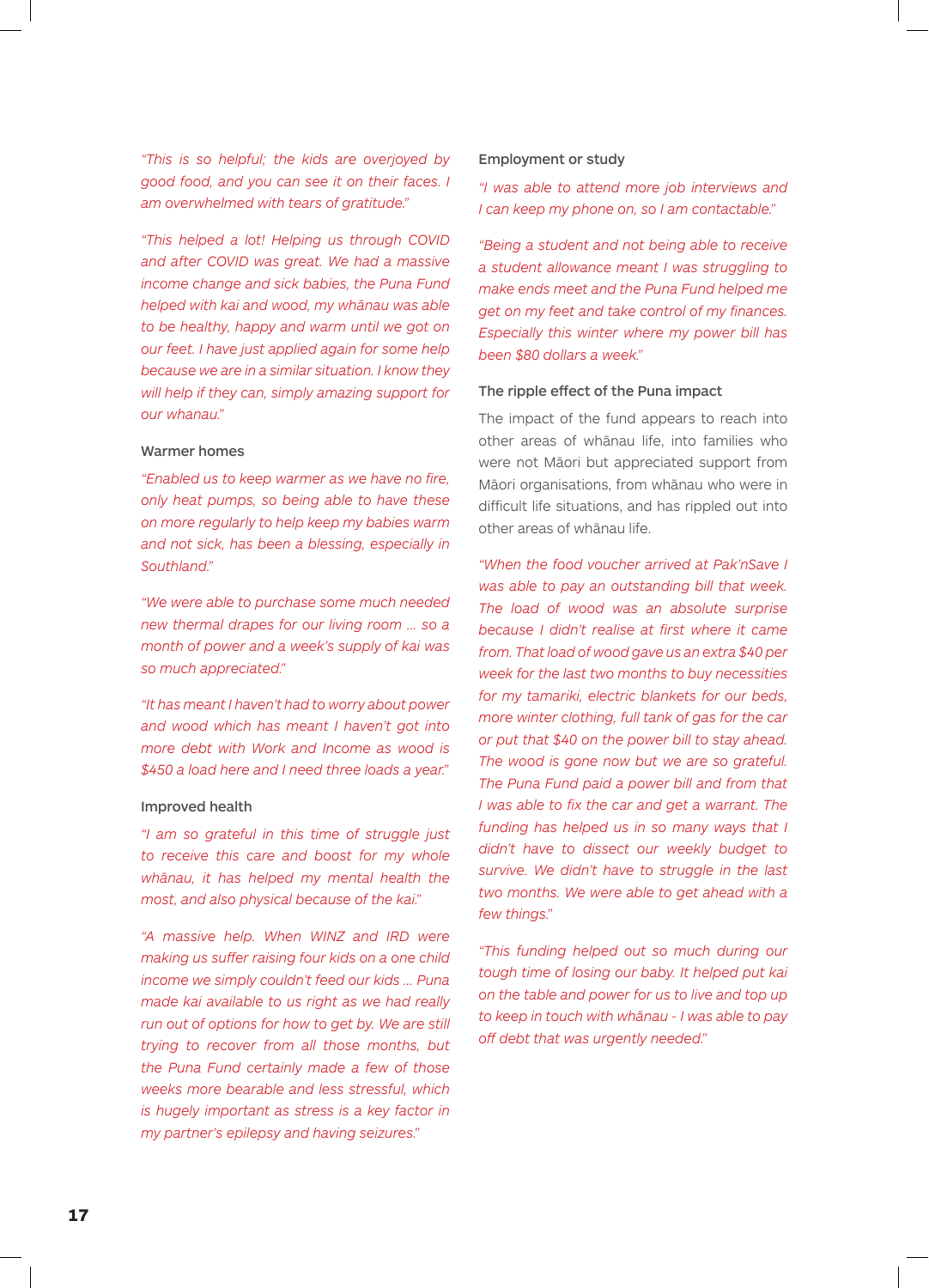*"In my life I have received help twice from Māori organisations, this time and when my twins were born. Both times I have been blown away by the practical support, kindness and delivery of help with no judgement. I wish more pākehā experienced this and they would understand that Māori services and governance create huge benefits for everyone, of all races. Thank you for caring for me and my family, you made a huge difference and I thank you from the bottom of my heart."*

*"I've been working full time as a solo mum. I was earning training apprentice wages, earning under \$15 an hour, and was receiving next to no support from Work and Income. Before COVID my ex-partner was financially contributing toward our son, but he lost his job a few months after the lockdown and has yet to find consistent employment. Knowing that my power was paid, and that we had extra money for kai made all the difference. Last time my son and I used the food voucher to buy a small fruit and sandwich shout for the other children at pre-school, as I know we aren't the only family who has been struggling."*

*"I hope to be in a position to pay your generosity forward one day."*

*"Once again, many thanks for caring ... It was hard for me to ask for help ... I have always been independent and used to being there for others .... And to have you help ... No question of being there to support, just helped lift my spirit amongst the worries ... Thank you ... Thank you ... Thank you ..."*

*"I think what you are doing is extremely awesome and knowing that you have helped not only myself, and whānau, but I have heard about a lot in our community who have also had awhi from you, is really awesome and I am grateful."*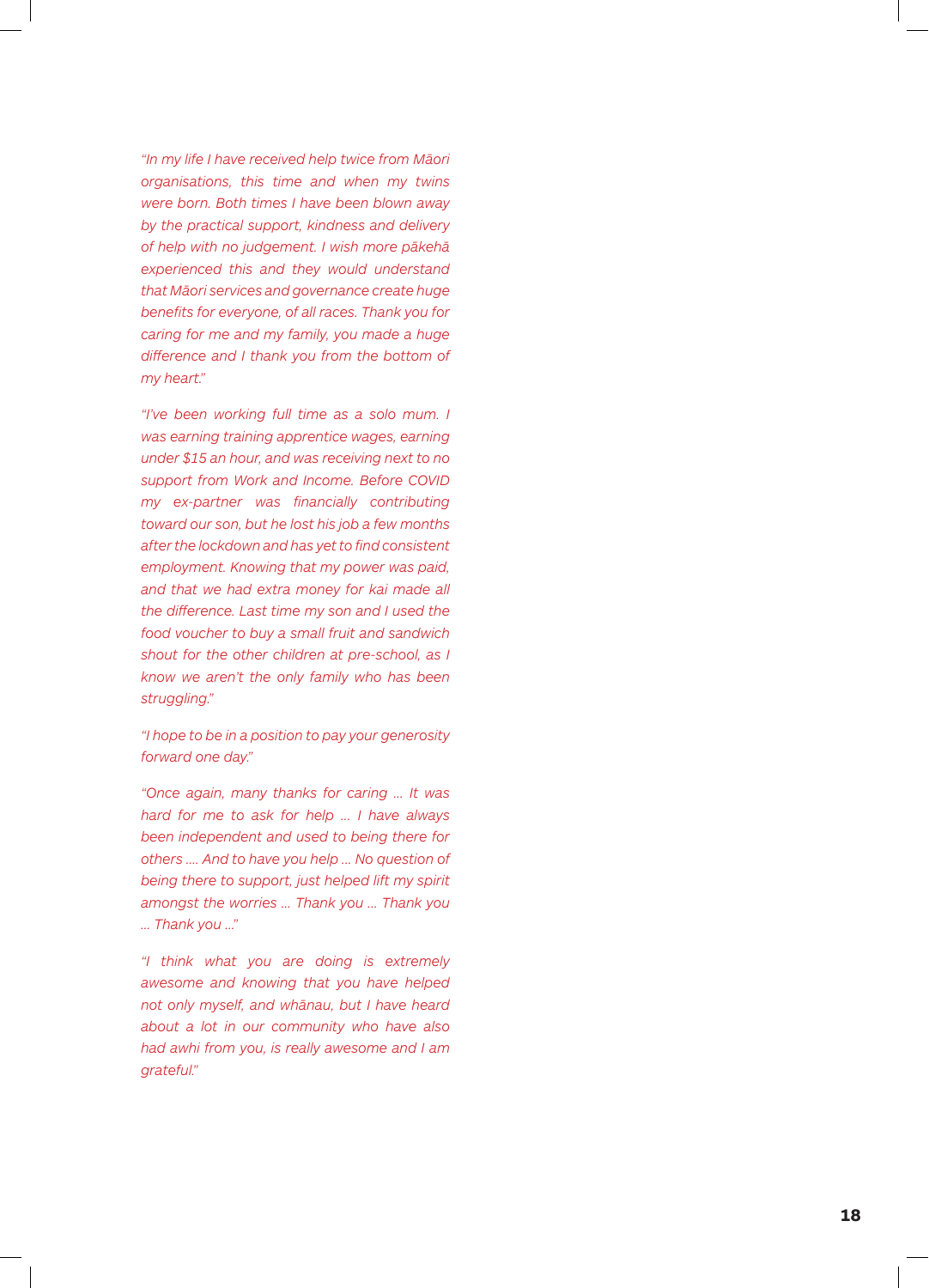### AUGUST 2021 COVID-19 NATIONWIDE LOCK DOWN

At the time of writing this report, the second nationwide lockdown was announced at 11.59pm on Tuesday August 17, in response to a case of COVID-19 Delta variant in the community.

Data collected by the Puna team between 19th and 23rd August 2021 indicated a surge in applications due to low income, job insecurity, inability to meet basic needs and other issues (see figure 2). Directly, or indirectly, many whānau expressed their concerns of mental ill-health experiences of themselves and other whānau members. Qualitative data was analysed from the Puna Fund applications to understand whānau reactions, feelings, and sentiments around the impact of the COVID-19 lockdown on their mental health.

Of a total of  $1,089$  applications received<sup>5</sup>,  $712$ whānau applicants referred to and/or discussed different forms of mental health challenges and worries as their primary concern during lockdown. Seventy-six percent of whānau classified their needs as being urgent. Sixty-five percent of the applicants discussed additional stress that the lockdown created including medical illnesses, bereavement, insecurity, loss of income, social isolation and uncertainty.

It appears that for many whānau the lockdown restrictions cause significant stress and anxiety, particularly those who already have existing stressors in their lives, such as medical illness or limited income. These challenges are significant and support and stimulus responses like the Puna Fund is only one element of what



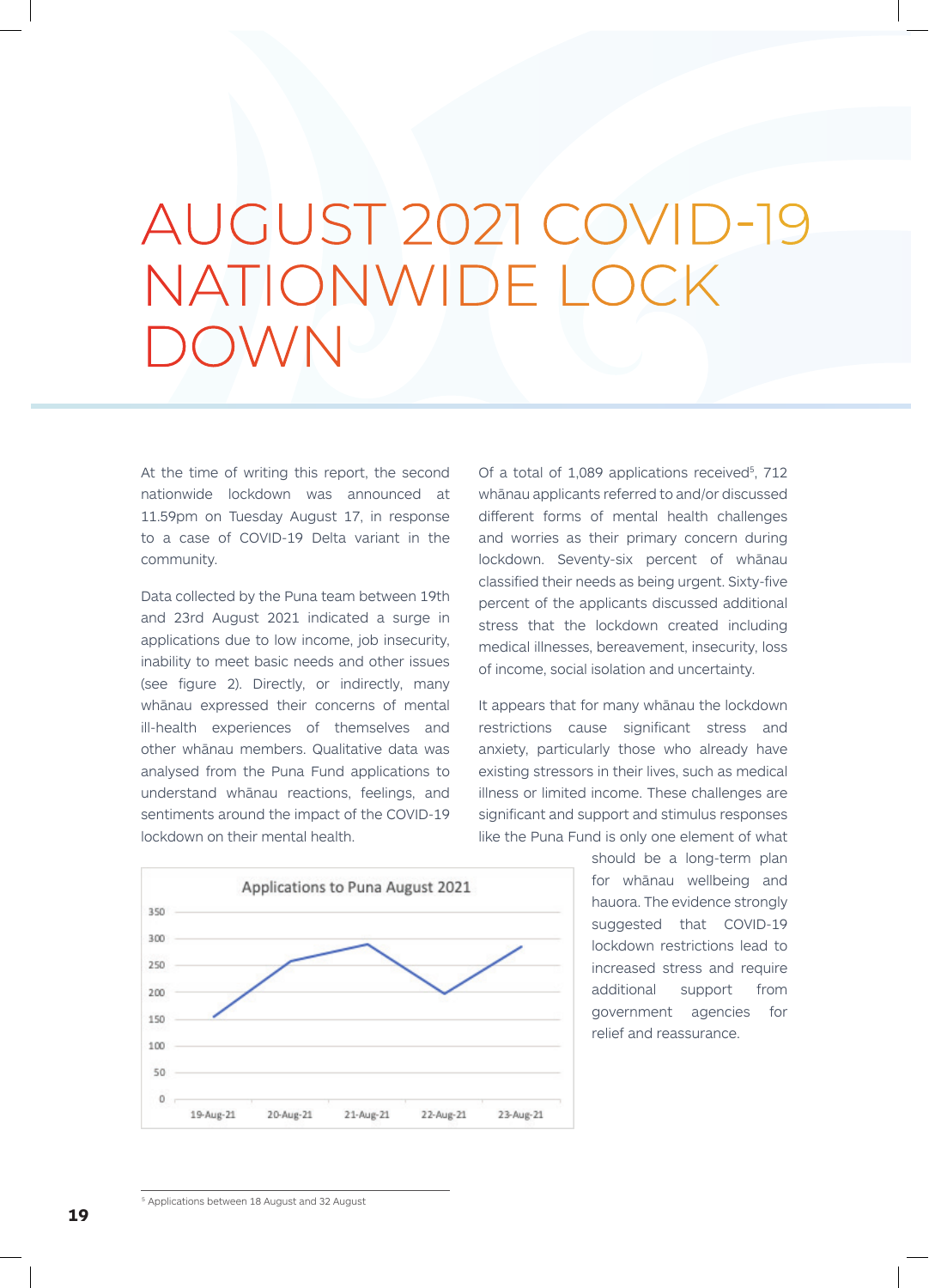## CASE STUDY - MARA AND TAHU

Mara is 26-years-old and lives in a small semidetached flat with her son Tahu aged four. Soon after her son was born, she had to leave her partner as he was violent. She was lucky to find a small flat with a manageable rent and has been living there for the past four-years. Being a solo mother motivated Mara to enrol in university three-years ago. She wants to create a financially secure future for herself and her son. She is in her third year of study for a Bachelor of Social Services degree.

While studying, Mara is supported by the solo mother's benefit through Work and Income. After paying rent, petrol, a weekly amount to her power and insurance, and paying the shortfall in childcare so she can attend uni, Mara is left with about \$60 a week for food and all other expenses. Food is the last thing she buys every week, and it is always very tight. She plans her shopping before she goes, she adds up how much she can spend as she walks through the supermarket and tries to buy the cheapest options.

Often, Mara doesn't have enough food for the week. She describes how she can 'fast' for a day or two if she does not have enough, choosing to make sure she can feed her son first. She tries to save \$10-15 a week for emergencies, but often has to spend this money to keep up with essential living and studying costs.

*"I've got pretty good at fasting, I just don't eat for a day or two, or have a bit of bread. As long as I can feed Tahu I'm ok, but to be honest sometimes being really hungry can make you feel like shit."*

Mara describes the ongoing issues she has had with Work and Income over the past four years. There have been times when her benefit has been stopped for no apparent reason leaving her with no money for days. It takes time and money to call or visit Work and Income (WINZ) to solve the problems. She feels she often has to argue with WINZ staff who make her feel ashamed that she needs support.

Three times this year the WINZ payment to the childcare stopped without any reason. Mara has to go through the process of reinstating the support every time without explanation from the WINZ staff as to why it was stopped. She describes the stress of realising she suddenly had a \$400 childcare bill and no way of paying it off.

*"It was such a shock, I cried and cried, there is no way I've ever got that much money, the childcare was saying Tahu couldn't go anymore, and I was trying to get to lectures, and no one at WINZ knew what was going on."*

The interactions with WINZ and the daily struggle of trying to manage on such a tight budget has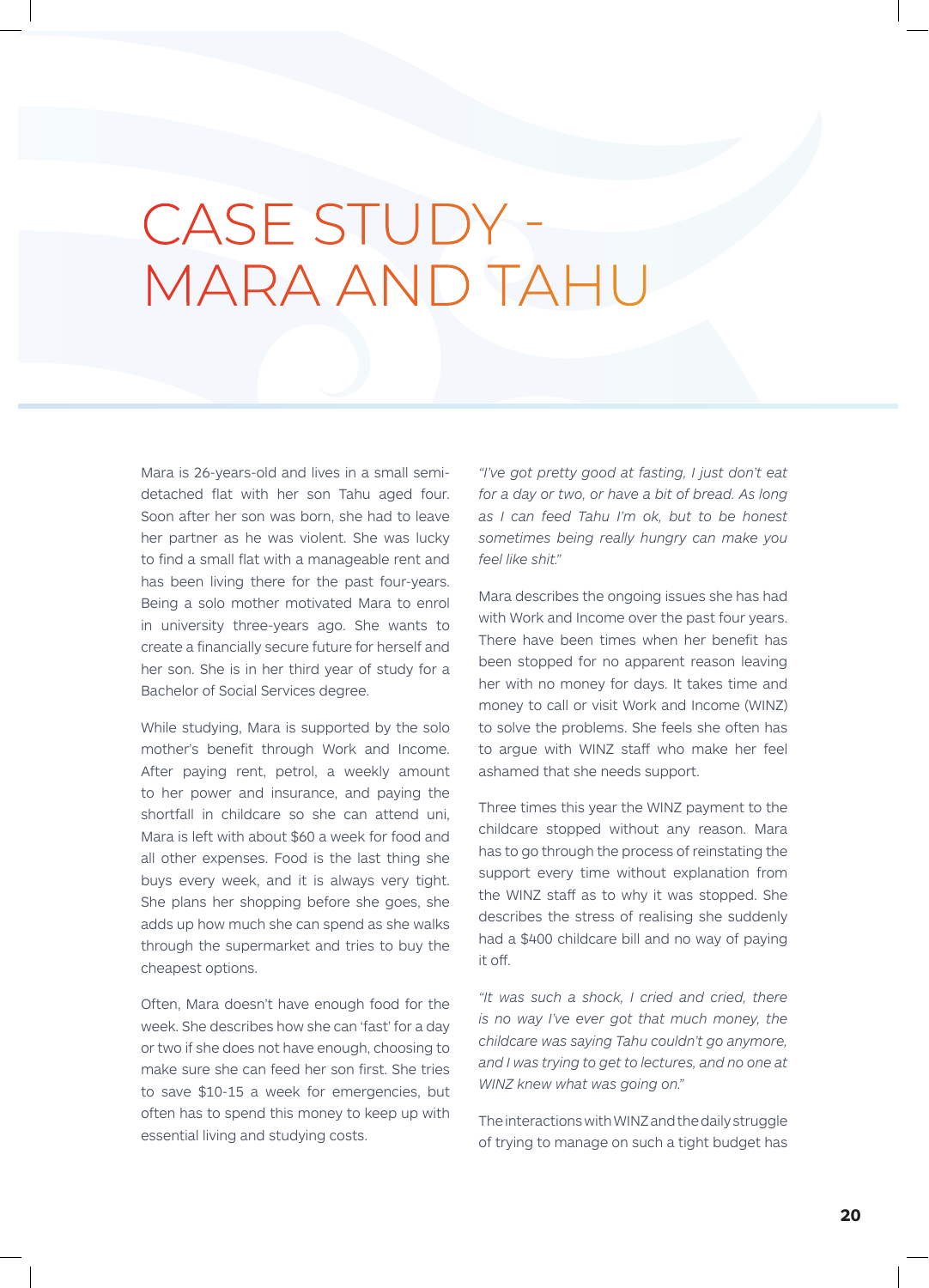impacted Mara's mental health. Some days she finds it overwhelming to get through daily tasks and get to her lectures. However, she wants to get through university and into a job when Tahu goes to school, so she pushes herself to keep going, even when it is very difficult.

*"The struggle to make ends meet affects my whole life really – I try to stay on top, but sometimes I just don't want to get out of bed … it all feels too hard, I just want to give up."*

Last year, Mara found the COVID lockdown period especially hard. She didn't have enough money to stockpile food which made her very anxious at the start of lockdown. When she could get to the supermarket the cheap food that she relied on had sold out, so she was forced to borrow money from friends to buy more expensive food. She needed more food as Tahu was home all day and hungry. She found herself getting into debt just to get through the six-weeks.

*"The COVID lockdown stressed me out so much, I was at home with my son watching everyone panic buy knowing there is no way I can do that, I was stressing out that I won't be able to feed him, I still only had my \$50 to spend on food. When I got to the shops all the usual food I buy was gone – I had to borrow some money, spend more and I got less, and Tahu wanted more food cause he's home all day – it was really hard."*

In March, Mara had a small car crash on the way to uni. While it wasn't severe and she had third party insurance, she had to arrange with a mechanic to fix her own car so she could continue to get to uni. She couldn't get the car repairs funded by WINZ, so she had to use all the money she had to pay off the repair. This left Mara with enough money to pay rent for two weeks, but no way to pay for food or power for herself or her son. She couldn't get a food grant and felt too ashamed to ask friends and family to borrow money again, especially when she couldn't see how she could pay it back.

*"Little things – become huge things – like when I had a small ding with my car, I've got no way to fix that, and when you've already borrowed money from whānau, and you know WINZ isn't going to help you out – you don't know what to do. I ended up duct taping my car and getting the basics fixed to get to uni, but I know I'm not going to get a warrant next time."*

Mara was able to access the Puna fund this year after hearing about it from a friend. Within a week Mara had a food voucher to pick up at the supermarket and was able to buy two weeks worth of groceries and data. Mara describes the huge relief she felt at a time when she felt hopeless. It had a significant impact on her living situation, her son's wellbeing and her mental health. Mara said the process to apply for the Puna fund was easy, she felt respected throughout the process and was so grateful for the relief at such a stressful time.

*"Honestly it was the best thing – I can't really describe what it's like to have \$200 to spend on food – I could stock up on the basics, get some cleaning products, buy fruit for my son, I cooked us a big meal. I can't tell you what a massive difference it made to us."*

Mara is on track to finish her degree at the end of the year. She has found the past three-years incredibly challenging and believes that most of New Zealand doesn't realise how difficult it is to live week to week with no money to cope with anything unexpected. The stress of caring for her son on her own and making sure his basic needs are met can be overwhelming. Mara values her independence and has committed to stay at uni no matter what happens. She will graduate with her degree in November 2021.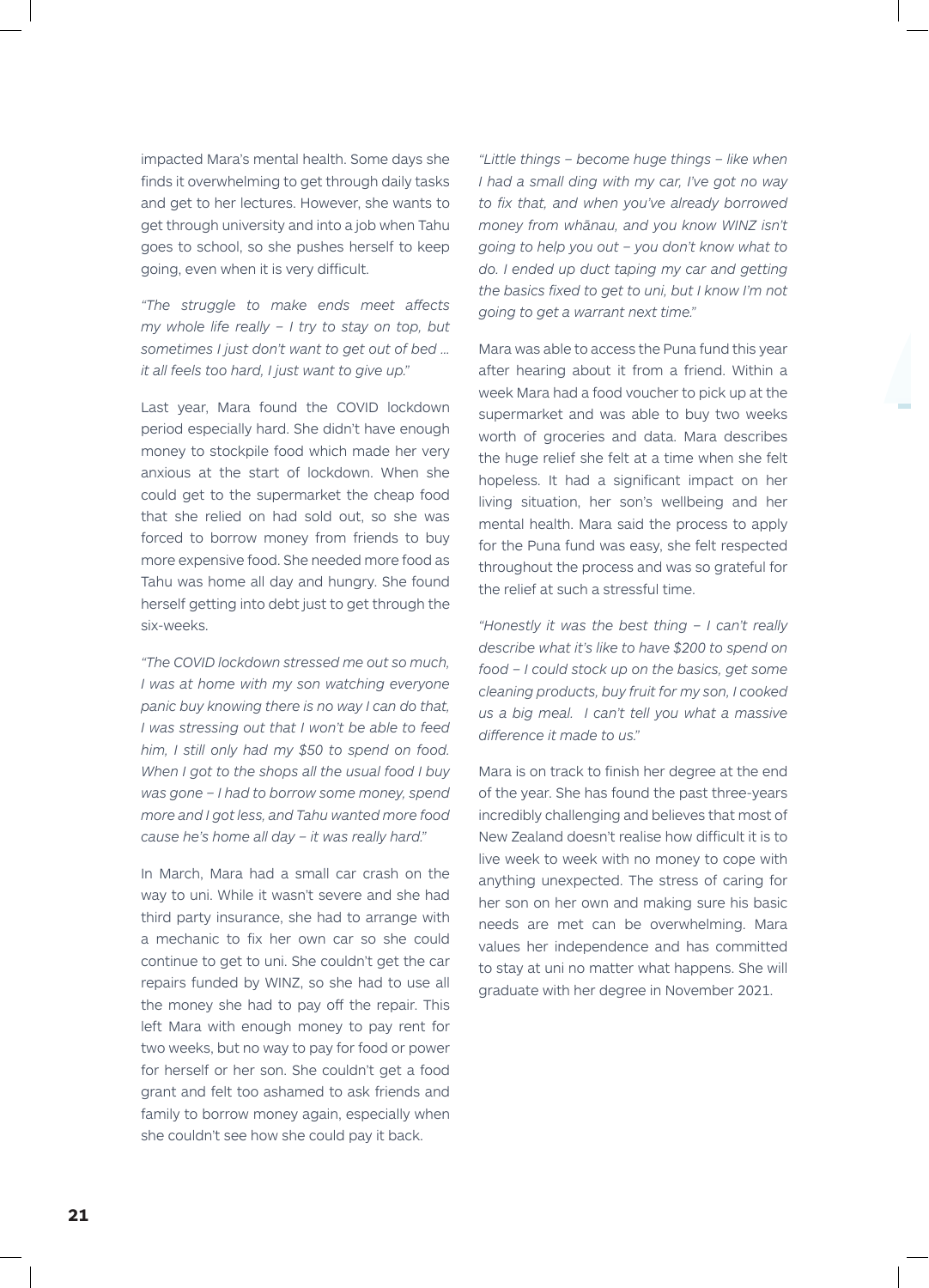### SUMMARY OF KEY FINDINGS FROM ACROSS THE DATA

#### Whānau are struggling on insufficient or low income

- There were 33,292 children (under 18-years) who were in the households of those whānau who applied.
- Some whānau; those with medical issues, disabilities, grandparents caring for mokopuna and those leaving domestic violence situations appear to be particularly impacted by low income.
- Whānau reported experiencing stress and shame managing on low income.

#### COVID-19 has exacerbated the impact of low income for many whānau

- Whānau reported losing jobs or hours due to COVID-19.
- Whānau report having additional expenses associated with COVID-19 or lockdown.
- The uncertainty of the COVID-19 situation contributes to whānau stress.

#### Food insecurity is a significant concern and priority for whānau

- The top concern for whānau is having enough food to feed their family.
- Whānau on low income are likely to eat cheaper poorer quality food.
- Whānau requiring specialist diets, such as diabetes, struggle to have their nutritional needs met.
- Some whānau are suffering from severe food insecurity, missing meals, and experiencing hunger.

#### Puna Fund has a positive impact on whānau and their tamariki

- Whānau were able to provide for needs of tamariki.
- Whānau were able to provide kai, pay bills and keep the whare warm.
- Whānau were able to attend job interviews, fix their car to get to their jobs and continue studying.
- The impact of this flowed on to other members of the extended whānau and community.
- The Puna Fund reduced stress and, in some cases, improved the health of whānau.

Further, the data indicates there is an ongoing need for support so whānau can meet their basic needs in a time of crisis. Many whānau in the survey appear to be barely coping, many with a negative cash flow and a complex set of problems, including health and disabilities.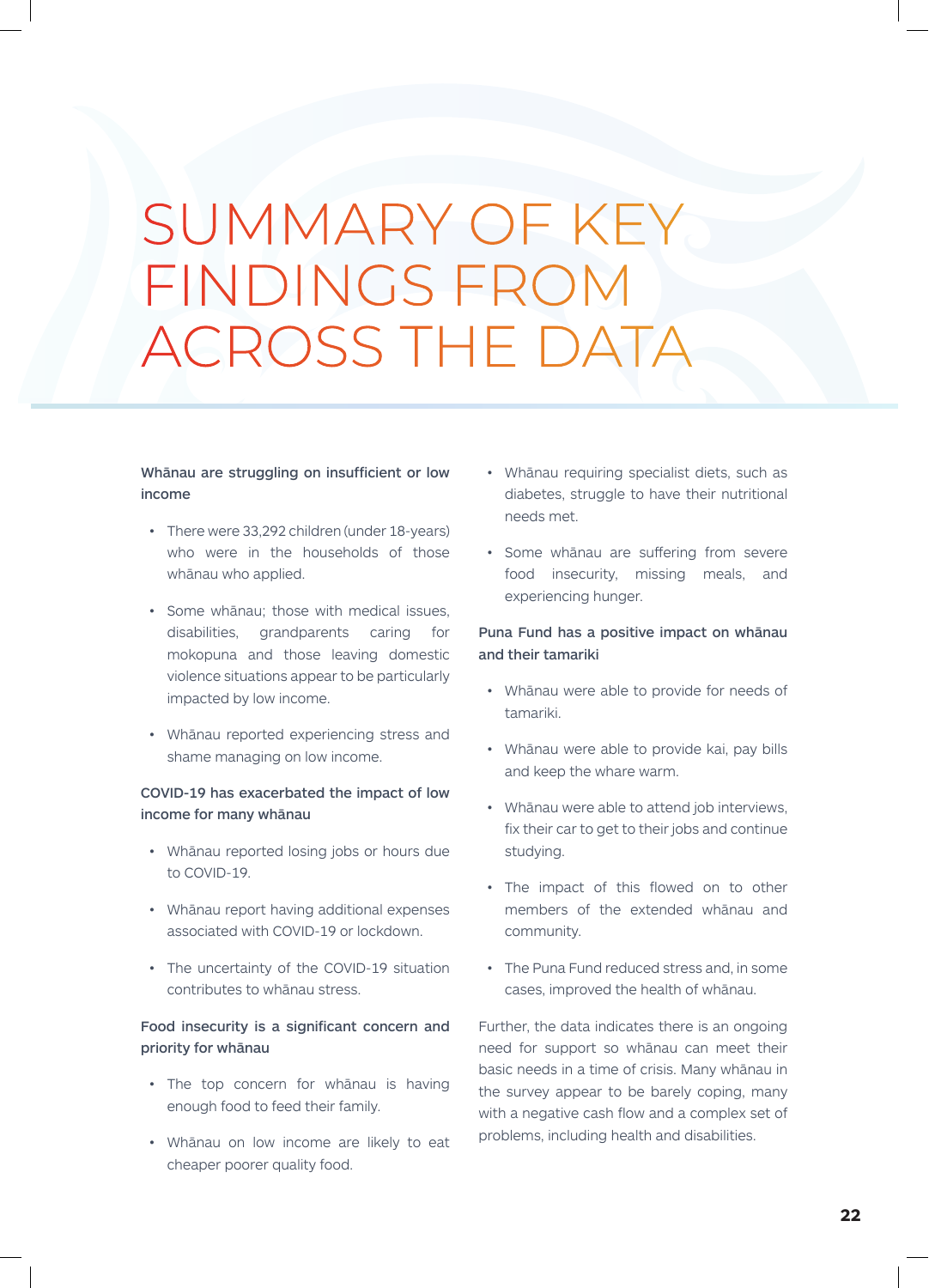#### Continuous improvement

The data from this evaluation indicates that a proportion of whānau who applied for the fund, did not hear back or were dissatisfied with their application outcome. The data suggests that Te Pūtahitanga o Te Waipounamu may not have had the infrastructure to deal with the volume of requests, particularly when referrals escalated quickly in 2021.

Some whānau experienced issues accessing the fund. For example, those without identification could not access their supermarket vouchers, or whānau living in households where the power was under other whānau names could not receive support for power. Developing strategies to overcome these challenges for some whānau is needed.

*"I think having someone available on a phone line to help with errors would be beneficial as I had trouble accessing my kai voucher and was unable to contact anyone about this."*

There is an opportunity to invest in the systems to ensure the fund can be administered to meet the need. There appears to be some issues with the providers, supermarkets and firewood providers, which could also be investigated in more depth.

It is apparent the need continues for many whānau in crisis, particularly during the ongoing COVID-19 pandemic. The fund will require ongoing support from Government. While longterm government policy needs to ensure that tamariki are not living in poverty and whānau are not living with severe food insecurity - the immediate needs of whānau in crisis are very present and concerning.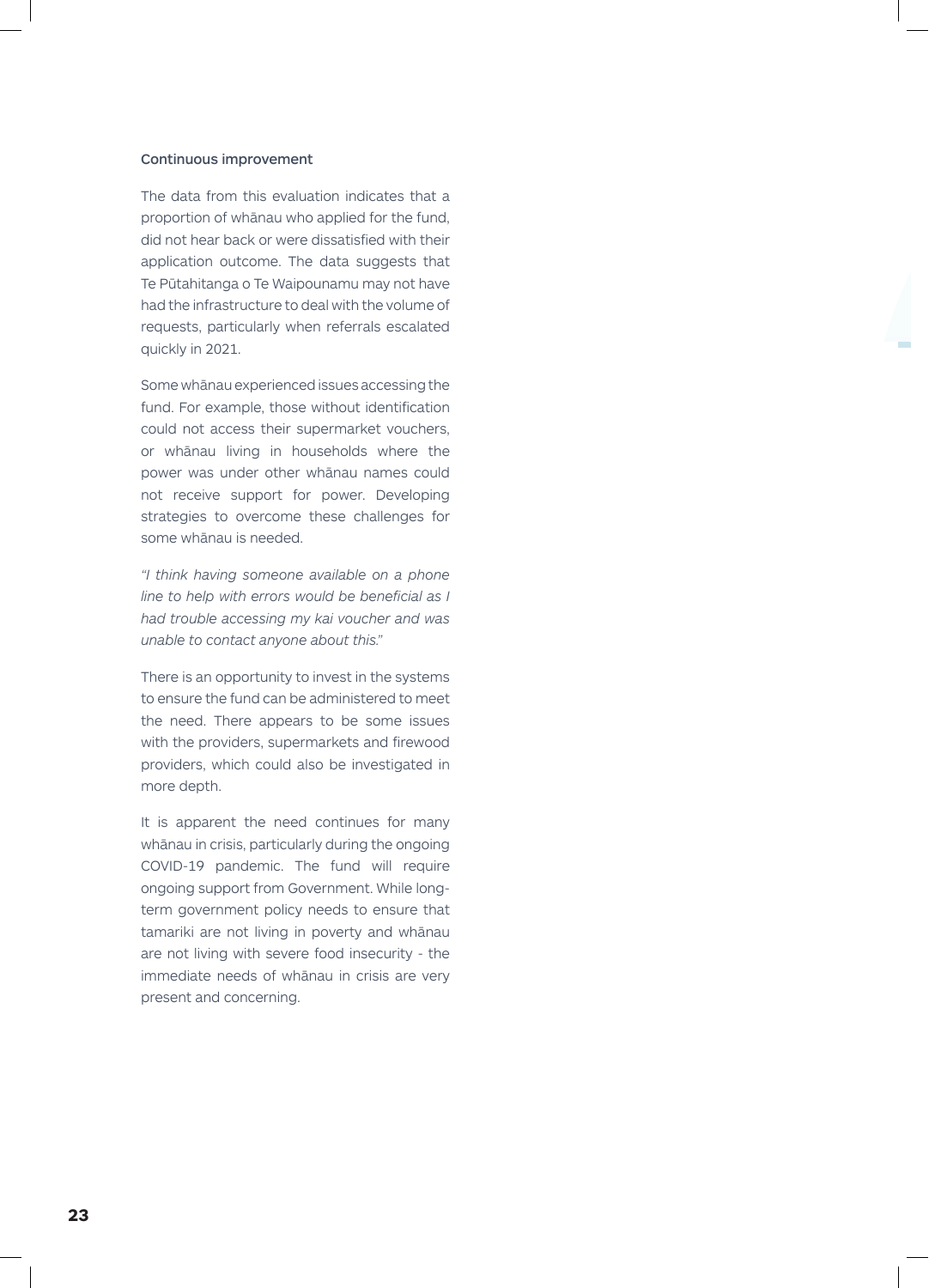### IMPLICATIONS FOR POLICY

The 'right to adequate food' is included in the International Covenant on Economic, Social and Cultural Rights, which New Zealand ratified in 1978 (AHRLA, 2013). The level of food insecurity currently experienced by Māori is unfair and contradicts the promise of equity inherent in the Treaty of Waitangi (Reid, 1999). The New Zealand government, therefore, has a moral obligation to uphold this right for all citizens and promote policies that enable all households to have sufficient income for the basic necessities of life, including food (AHRLA, 2013).

The long-term implications of increased food insecurity experienced by whānau, particularly during the COVID-19 pandemic, cannot be understated. While short-term crisis responses like the Puna Fund address the immediate pressing needs of whānau, a range of government policies are needed to lift whānau out of poverty. Until there is a marked increase in the living conditions of low income whānau, funds like the Puna Fund are desperately needed to ensure the devastating impacts of food insecurity are mitigated.

While aspects of the Child Poverty Action Group's evidence-based policy recommendations (CPAG, 2017) have been implemented by the Government, this research indicates these measures are insufficient to make a significant difference in the lives of lowincome whānau. The Government needs to set priorities for family income support, include

higher (and waged-linked) adult benefits, a higher minimum wage, and lower tax rates and well-designed child-related tax credits in lower income ranges (CPAG, 2017). Healthy food costs in New Zealand should also continue to be monitored and welfare benefits routinely adjusted to meet household basic healthy food costs (Mainvil, 2017).

This report indicates particular groups of whānau, those with disabilities, medical conditions, grandparents caring for mokopuna and wāhine leaving violent relationships, are particularly prone to ongoing food insecurity. All households need sufficient income to afford basic needs, including food. When basic needs are met, households and individuals can thrive and make meaningful contributions to society (Dale, 2017). To enable all Māori to flourish, Māori economic development goals need to be realised.

For indigenous people, the right to food, is linked closely to rights to land, sovereignty and culture (AHRLA, 2013). Health and other professionals should use their collective impact to advocate for social justice and structural (policy) solutions that change systems perpetuating social and health inequity. McKerchar et al., (2015) found that Māori society highly values knowledge to maintain a stable food supply; this knowledge needs to be transferred to future generations (Pihama, 2001).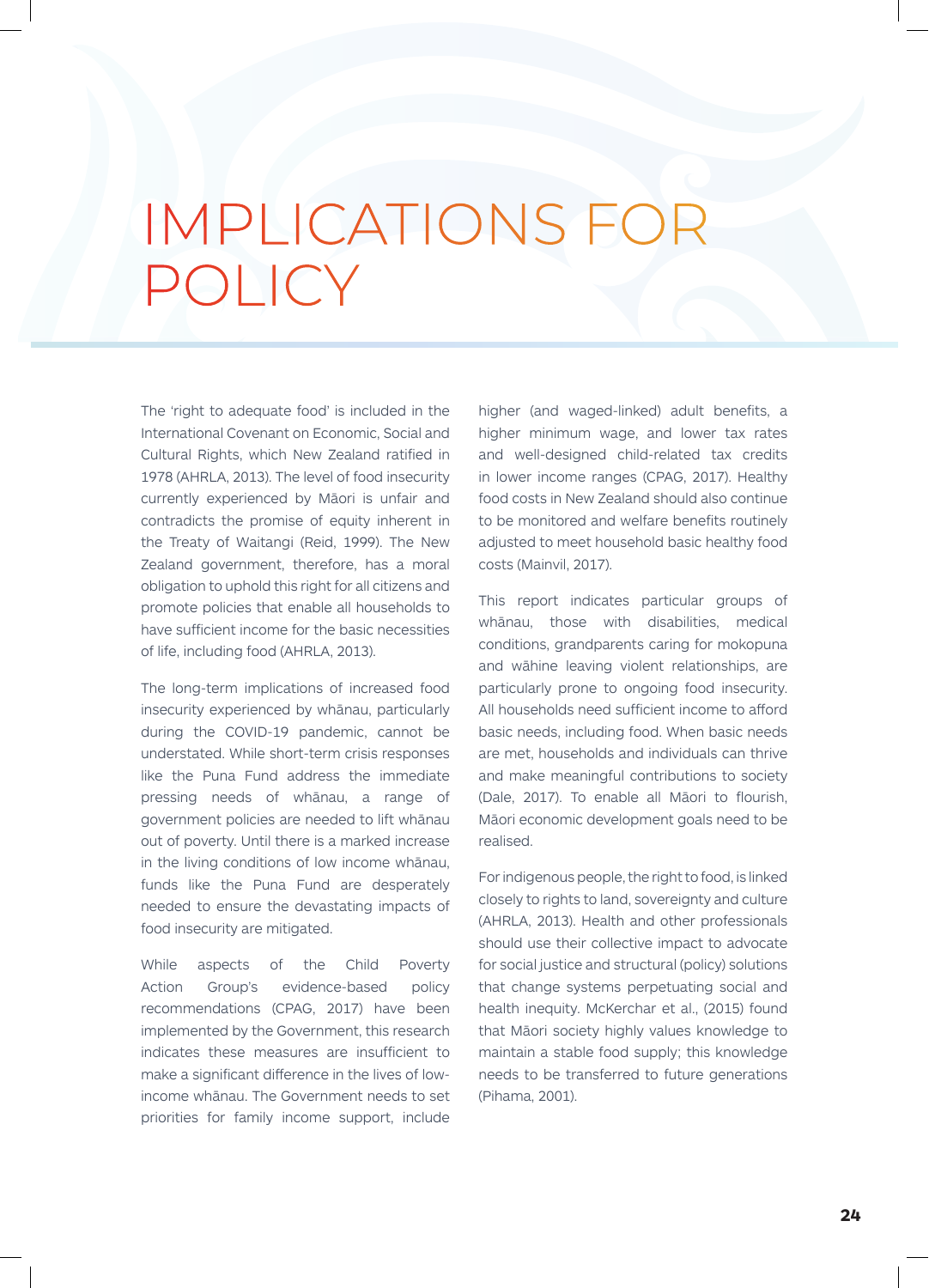A pilot study in Whakatane, (population ~19 000) found increasing accessibility to traditional foods, such as kūmara (sweet potato), yams, and kaimoana (seafood) improved food security and food sovereignty (Moeke-Pickering et al., 2015). If Māori have access to free or low-cost traditional foods, such as mara kai (food from the ground) at marae, community gardens and cooperatives, then they can practice manaakitanga within their whānau by gifting healthy food. This approach to food access also relates to the broader value of kaitiakitanga (Moeke-Pickering et al., 2015).

Based on evidence that food producing community programmes could support low-income whānau. Te Pūtahitanga o Te Waipounamu, introduced the Kōanga Kai initiative to support whānau rangatiratanga by building healthy and sustainable kai production practices, alongside the Puna Fund. The fund provides support so whānau can create gardens in their homes and communities, and engage in planting, hunting, gathering, foraging, producing, preserving and preparing kai.

Kōanga Kai is about self-determination and sustainable kai production that puts whānau in charge of creating healthy lifestyles, and that is environmentally and economically sustainable. While the fund is well subscribed and early indications are that it has an impact on food security, it should be noted that while these strategies may reduce the severity of food insecurity, evidence indicates they will not resolve it (Moeke-Pickering et al., 2015).

Mitigating the destructive impact of low income and food insecurity on whānau health and wellbeing requires systemic change. Solutions require a strengths-based, kaupapa Māori approach to building the capability of whānau to design and implement solutions to ensure the wellbeing of their tamariki (McKercher, 2021).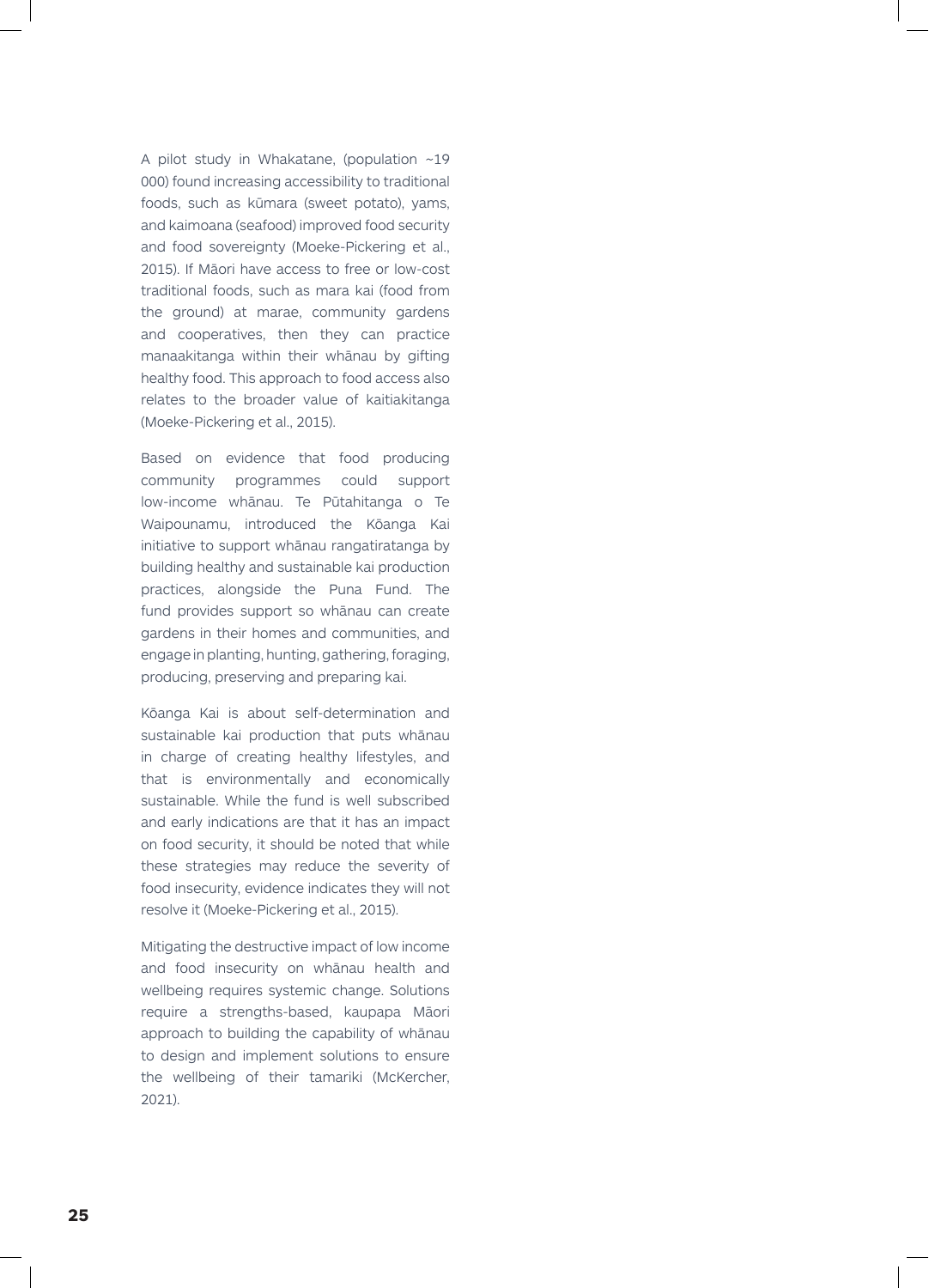### **REFERENCES**

- Aotearoa Human Rights Lawyers Association. (2103). Exploring the right to food in the New Zealand and global context. Discussion Paper 01. Auckland: AHRLA, 2013. (Available from: http://www. hrla.org.nz/submissions/, accessed 10 April 2018).
- Aiko Consultants (2020). The effects of COVID-19 on Māori education outcomes. Report prepared for Te Pūtea Whakatupu Trust. August 2020 https://teohu.maori.nz/wp-content/uploads/2021/04/ The-Effects-of-COVID-19-on-Maori-Education-Outcomes.pdf
- Baer, T.E. et al. (2015). Food insecurity and the burden of health-related social problems in an urban youth population. Journal of Adolescent Health. 57(6): p. 601-607.
- Beavis, B.S., McKerchar, C., Maaka, J., & Mainvil, L.A. (2019). Exploration of Māori household experiences of food insecurity. Nutrition & Dietetics. 2019;76(3):344-52.
- Boyle, C. (2020). Covid 19 coronavirus: The face of social need, huge demand for food parcels and food grants. New Zealand Herald 24 April 2020. Retrieved from https://www.nzherald.co.nz/ nz/covid-19-coronavirus-the-face-of-social-need-huge-demand-for-food-parcels-and-foodgrants/K54P2H5TUF57OMWRUQGPAMRGHU/
- Carroll, M. (2020). Women bearing brunt of Covid-19 job losses. Stuff. Retrieved from https://www. stuff.co.nz/business/women-of-influence/122366842/women-bearing-brunt-of-covid19-joblosses
- Carroll, M. & Maxwell, J. (2021). Child poverty declines, but Māori, Pacific poverty rates 'profoundly disturbing'. Stuff retrieved from https://www.stuff.co.nz/business/money/124327740/childpoverty-declines-but-mori-pacific-poverty-rates-profoundly-disturbing
- Carter, K.N., Lanumata, T., Kruse, K., Gorton, D. (2010). What are the determinants of food insecurity in New Zealand and does this differ for males and females? Aust N Z J Public Health; 34: 602–8.
- Child Poverty Action Group. (2017). Whakapono: End child poverty in Maori whanau A preliminary report
- Cook, A. (2021). COVID-19: Reports of supermarkets hiking prices amid lockdown. Retrieved from https://www.newshub.co.nz/home/money/2021/08/covid-19-reports-of-supermarkets-hikingprices-amid-lockdown.html
- Cook, D., Evans, P. Ihaka-McLeod, H., Nepe-Apatu, K., Tavita, J., Hughes, T. (2020). He Kāhui Waiora: Living Standards Framework and He Ara Waiora COVID-19: Impacts on Wellbeing. https:// treasury.govt.nz/publications/dp/dp-20-02
- Dale, M. C. (2017). Whakapono: End child poverty in Māori whānau: A preliminary report. For Child Poverty Action Group. Retrieved from https://www.cpag.org.nz/assets/171208%20CPAG%20 Whakapono%20Maori%20poverty.pdf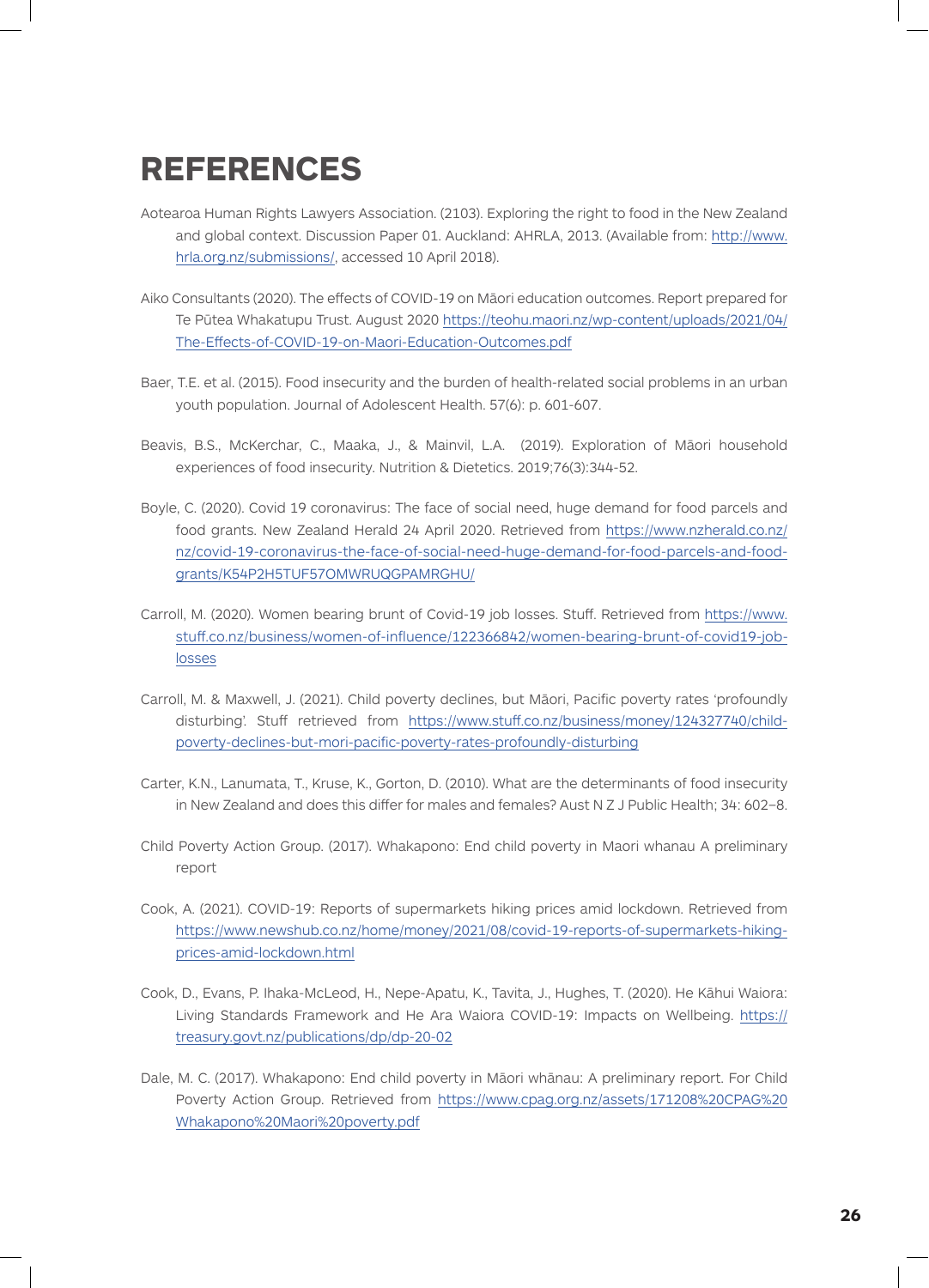- Darmon, N., and Drewnowski, A. (2015). Contribution of food prices and diet cost to socioeconomic disparities in diet quality and health: a systematic review and analysis. Nutr Rev. Oct;73(10):643- 60. doi: 10.1093/nutrit/nuv027. Epub 2015 Aug 25. PMID: 26307238; PMCID: PMC4586446.
- Food and Agriculture Organisation (FAO) of the United Nations. (2021). Hunger and food insecurity. http://www.fao.org/hunger/en/
- Franks, J. (2020). Coronavirus: Demand for food banks double pre-Covid levels, and still growing. Stuff. July 18, 2020. Retrieved from https://www.stuff.co.nz/national/122093506/coronavirusdemand-for-food-banks-double-precovid-levels-and-still-growing
- Franks, J., & Mayron, S. (2021). Food banks 'overwhelmed' as Covid-19 lockdown starts, expecting need to grow. Stuff Aug 19 202. Retrieved from https://www.stuff.co.nz/national/health/ coronavirus/126122204/food-banks-overwhelmed-as-covid19-lockdown-starts-expectingneed-to-grow
- Grant, C.C. et al. (2010). Nutrition and Indigenous health in New Zealand. Journal of Paediatrics & Child Health 46(9): p. 479-482. 2010
- Henrickson, M. (2020). Kiwis and COVID-19: The Aotearoa New Zealand Response to the Global Pandemic. The International Journal of Community and Social Development. 2(2) 121–133, 2020. Retrieved from https://journals.sagepub.com/doi/pdf/10.1177/2516602620932558
- Houkamau, C.A., Dell, K., Newth, J., Mika, J.P., Sibley, C.G., Keelan, T., & Dunn, T. (2021). The wellbeing of Māori pre and post Covid-19 lockdown in Aotearoa / New Zealand. https://www.psych. auckland.ac.nz/en/about/ maori-identity-financial-attitudes-study.html
- Jackson, K., & Graham, R. (2017). When dollar loaves are all you have: Experiences of food insecurity in Hamilton, New Zealand. In S. Groot, C. Van Ommen, B. Masters-Awatere, & N. Tassell-Matamua (Eds.), Precarity: Uncertain, Insecure and Unequal Lives in Aotearoa New Zealand (pp. 75-84). Auckland, NZ: Massey University Press.
- Kronast, H. (2020). Coronavirus: Foodbank demand soars during COVID-19 pandemic. Newshub. Retrieved from https://www.newshub.co.nz/home/new-zealand/2020/04/coronavirusfoodbank-demand-soars-during-covid-19-pandemic.html
- Mainvil, L. A. (2017). Information Package for Users of the New Zealand Estimated Food Costs 2017. Dunedin: University of Otago, 2017. Retrieved from: http://hdl.handle.net/10523/7799.
- Ministry of Health. (2019). Household Food Insecurity Among Children in New Zealand. Wellington, New Zealand; 2019
- McKercher, C. (2020). Aotearoa, land of the long wide bare cupboard: Food insecurity in New Zealand. Part 4: Food insecurity and Māori: research, rhetoric, racism and rights. Child Poverty Action Group. Retrieved from https://www.cpag.org.nz/campaigns/the-latest-aotearoa-land-of-thelong-wide/
- McKerchar. C., Bowers, S., Heta, C., Signal, L., & Matoe, L. (2015). Enhancing Māori food security using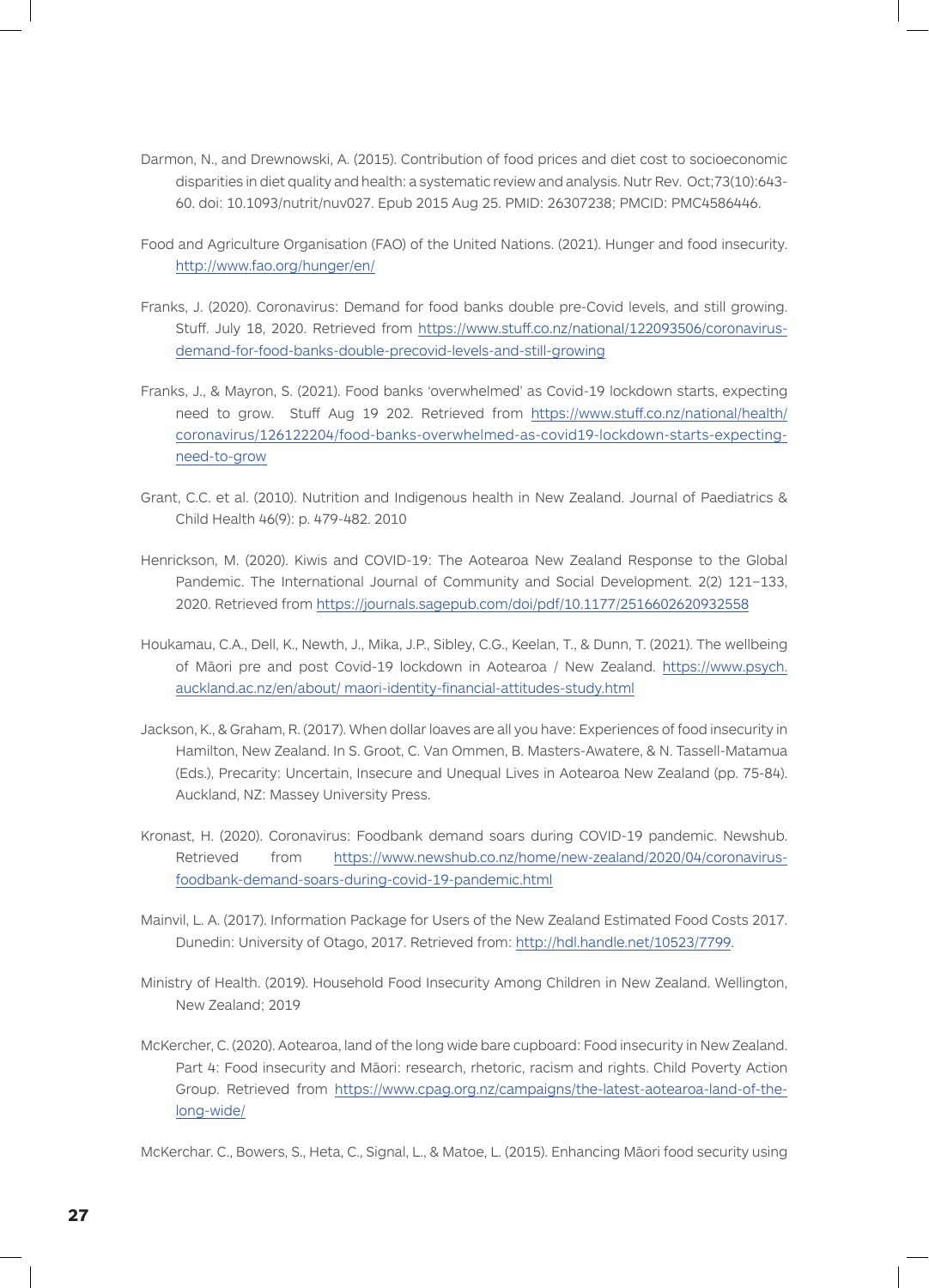traditional kai. Glob Health Promot; 22: 15–24. 40

- McKerchar, C., Lacey, C., Abel, G. et al. (2021). Ensuring the right to food for indigenous children: a case study of stakeholder perspectives on policy options to ensure the rights of tamariki Māori to healthy food. Int J Equity Health 20, 67 (2021). https://doi.org/10.1186/s12939-021-01407-4
- Moeke-Pickering, T., Heitia, M., Heitia, S., Karapu, R., & Cote-Meek., S. (2015). Understanding Māori food security and food sovereignty issues in Whakatāne. MAI Journal: Volume 4 Issue 1. Retrieved from http://www.journal.mai.ac.nz/content/understanding-m%C4%81ori-foodsecurity-and-food-sovereignty-issues-whakat%C4%81ne
- New Zealand Government (2021). Child Poverty related indicators report. May 2021. Retrieved from https://childyouthwellbeing.govt.nz/sites/default/files/2021-05/cpri-report-20210512.pdf
- Pihama, L. (2001). Kaupapa Māori theory: identifying elements. In: Tīhei mauri ora: Honouring our voices. Mana wahine as a kaupapa Māori theoretical framework (Dissertation). Auckland: University of Auckland; 113–41
- Reid, P. (1999). Te pupuri i te ao o te tangata whenua. In: Davis P, Dew K, eds. Health and Society in Aotearoa New Zealand. Auckland: Oxford University Press, 51–62.
- Reid, P., and Robson, B. (2007). Understanding Health Inequities. In: Robson B, Harris R, editors. Hauora: Maori standards of health IV. Wellington: Te Rōp Rangahau Hauora a Eru Pōmare; 2007.
- Russell, D., Parnell, W., Wilson, N., et al., (1999). NZ Food: NZ People. Key results of the 1997 National Nutrition Survey. Wellington: Ministry of Health.
- Savage, C., Goldsmith, L., Quinn, S., Selwyn, S., Kus-Harbord, L., & Hynds, A. (2020). Maanaki 20: Evaluation of the Immediate Covid 19 Response Plan for Te Pūtahitanga o Te Waipounamu. Ihi Research.
- StatsNZ (2021). Latest release of child poverty statistics corrected Retrieved from https://www.stats. govt.nz/news/latest-release-of-child-poverty-statistics
- Scoop (2020, 24 April). Emerging Covid-19 underclass requires urgent and radical Government action. Scoop. https://www.scoop.co.nz/stories/AK2004/S00554/emerging-covid-19-underclassrequires-urgent-and-radical-government-action.htm
- Social Policy & Parliamentary Unit. (2020, 24 April). COVID-19 social impact dashboard. https://www. salvationarmy.org.nz/sites/default/files/uploads/2020/March/sppu\_covid-19\_update2.pdf
- Tapera, R., Harwood, M., Anderson, A. (2017). A qualitative Kaupapa Māori approach to understanding infant and young child feeding practices of Māori and Pacific grandparents in Auckland, New Zealand. Public Health Nutr. 2017;20(6):1090-8.

United Nations. (1966). International Covenant on Economic, Social and Cultural Rights (ICESR), UN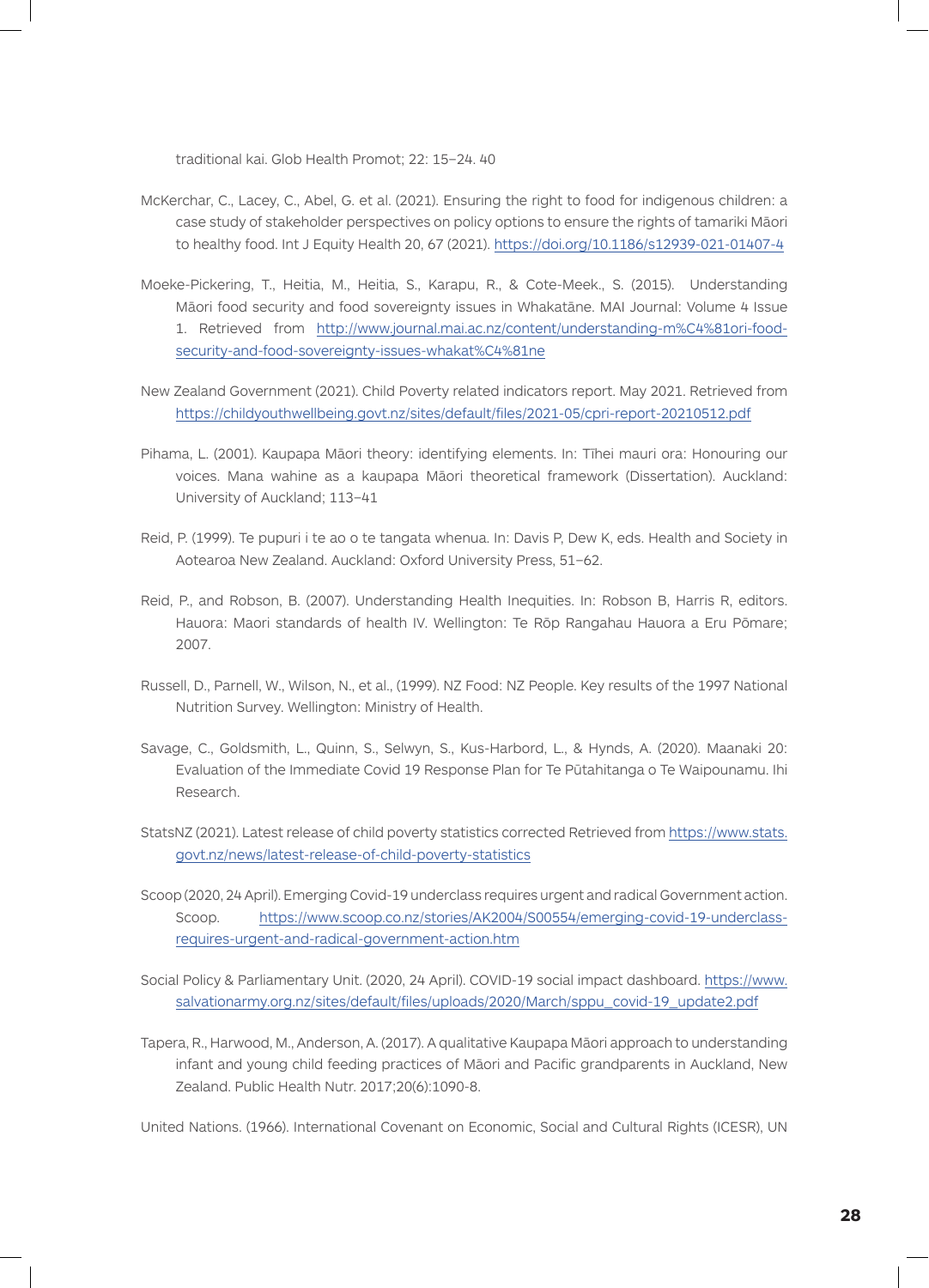GA Resolution 2200 A (XXI), 16 December 1966. New York: United Nations, 1966.

- UNSCN (2020). COVID-19 pandemic: The evolving impact on how people meet the food system. United Nations Standing Committee on Nutrition. https://www.unscn.org/en/news-events/ recent-news?idnews=2065
- Welfare Expert Advisory Group (2018). Welfare system: statistics. Retrieved from http://www.weag. govt.nz/background/welfare-system-statistics/
- Welfare Expert Advisory Group (2018b). Views on New Zealand's welfare system. A summary of consultation responses of the Welfare Expert Advisory Group. http://www.weag.govt.nz/assets/ documents/WEAG-report/background-documents/dd486dadc4/Consultation-report-010419. pdf

World Health Organization. (2017). Double-duty actions. Policy brief.

Wynd, D. (2011). Hunger for learning. Nutritional barriers to children's learning. Auckland: Child Poverty Action Group.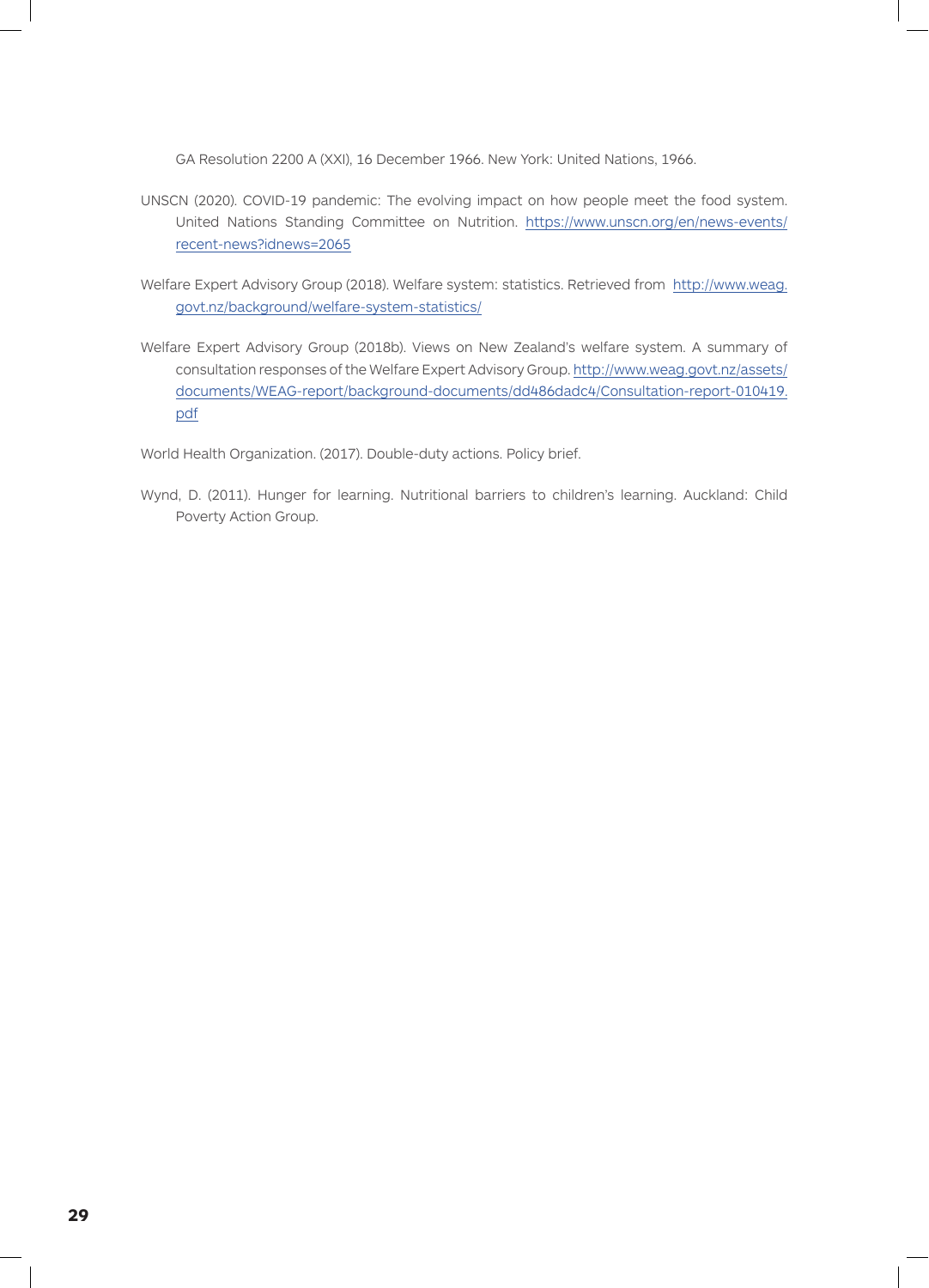### **APPENDIX 1 METHODOLOGY**

#### **EVALUATION OF THE PUNA FUND**

The evaluation findings for this report draw upon a year of monitoring data gathered by Te Pūtahitanga o Te Waipounamu data management team. In addition an independent survey administered by Ihi Research to over 8000 emails that had requested support. We received over 200 emails to report that they had not received funding, or had not heard back, so could therefore not complete the survey.

Whānau were invited to participate in the survey by email. The survey was hosted by Qualtrics and accessed online. This may have limited the whānau who were able to respond, to those who had data and connectivity at the time of the survey.

An incentive of offered by Ihi Research to those who completed the survey to enter a draw to win eight \$100 dollar grocery vouchers – they entered their details into another platform to ensure anonymity. The survey was open for a fortnight. The recipients of the draw were contacted by the Research company and sent or had vouchers delivered.

There were two phone interviews with whānau who had received funding and who had volunteered to be interviewed. The case study is a result of these phone interviews.

The three primary research questions were.

- 1. What are the concerns of whānau and what help did they need?
- 2. How many whānau accessed PUNA and what difference has it made ?
- 3. What was the impact of the process and the funding on the lives of whānau?

#### Qualitative data analysis

The qualitative data was analysed using a cloud-based data analysis programme Dedoose, several researchers coded data into the themes that make up this section of the report. There were five open ended opportunities to comment in the survey. There were 3411 comments, which were coded into 33 different theme/sub themes.